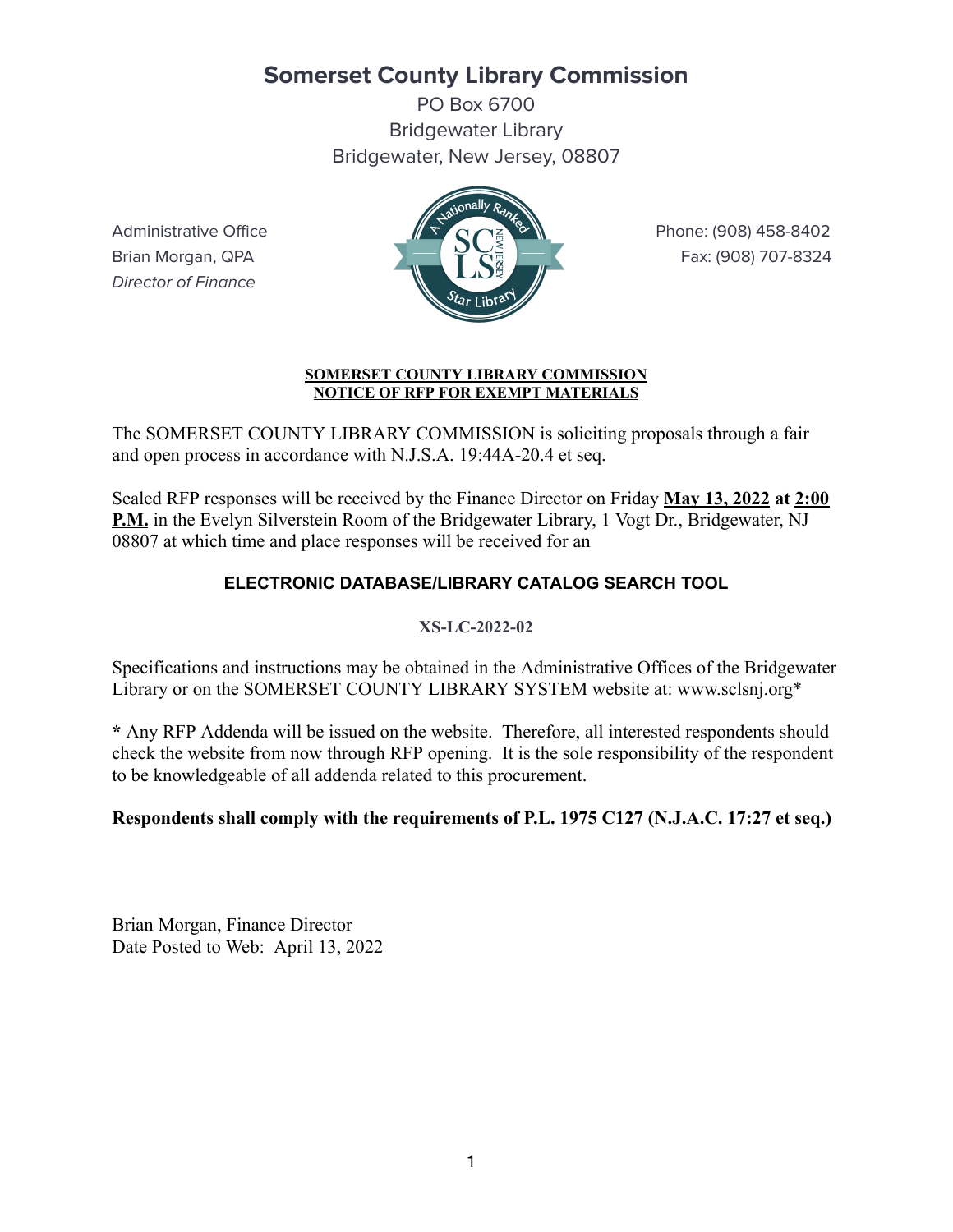## **1. Introduction**

These contracts are to provide an electronic bid-exempt service for the Somerset County Library System of New Jersey for 2022 - 2024, awarded through a fair and open process in accordance with N.J.S.A. 19:44A-20.4 et seq.

## **2. Administrative Conditions and Requirements**

The following items express the administrative conditions and requirements of this RFP. Together with the other RFP sections, they will apply to the RFP process, the subsequent contract, and project production. Any proposed change, modification, or exception to these conditions and requirements may be the basis for the Somerset County Library System of New Jersey, hereinafter referred to as "owner", to determine the proposal as non-responsive to the RFP and will be a factor in the determination of an award of a contract. The contents of the proposal of the successful Respondent, as accepted by the owner, will become part of any contract awarded as a result of this RFP.

#### **2.1 Schedule**

| Release of RFP              | April 13, 2022 |
|-----------------------------|----------------|
| Proposal Due Date           | May 13, 2022   |
| <b>Evaluation Completed</b> | late May 2022  |
| Governing Body Action       | June 1, 2022   |

#### **2.2 Proposal Submission Information**

**Submission Date and Time**: **May 13, 2022 at 2:00 P.M.** One (1) Original & One (1) copy.

#### **Submission Office**:

Administrative Offices at the Bridgewater Library PO Box 6700 1 Vogt Dr Bridgewater, NJ 08807

Clearly mark the submittal package with the title of this RFP and the name of the responding firm, addressed to the Finance Director. The original proposal shall be marked to distinguish it from the copy.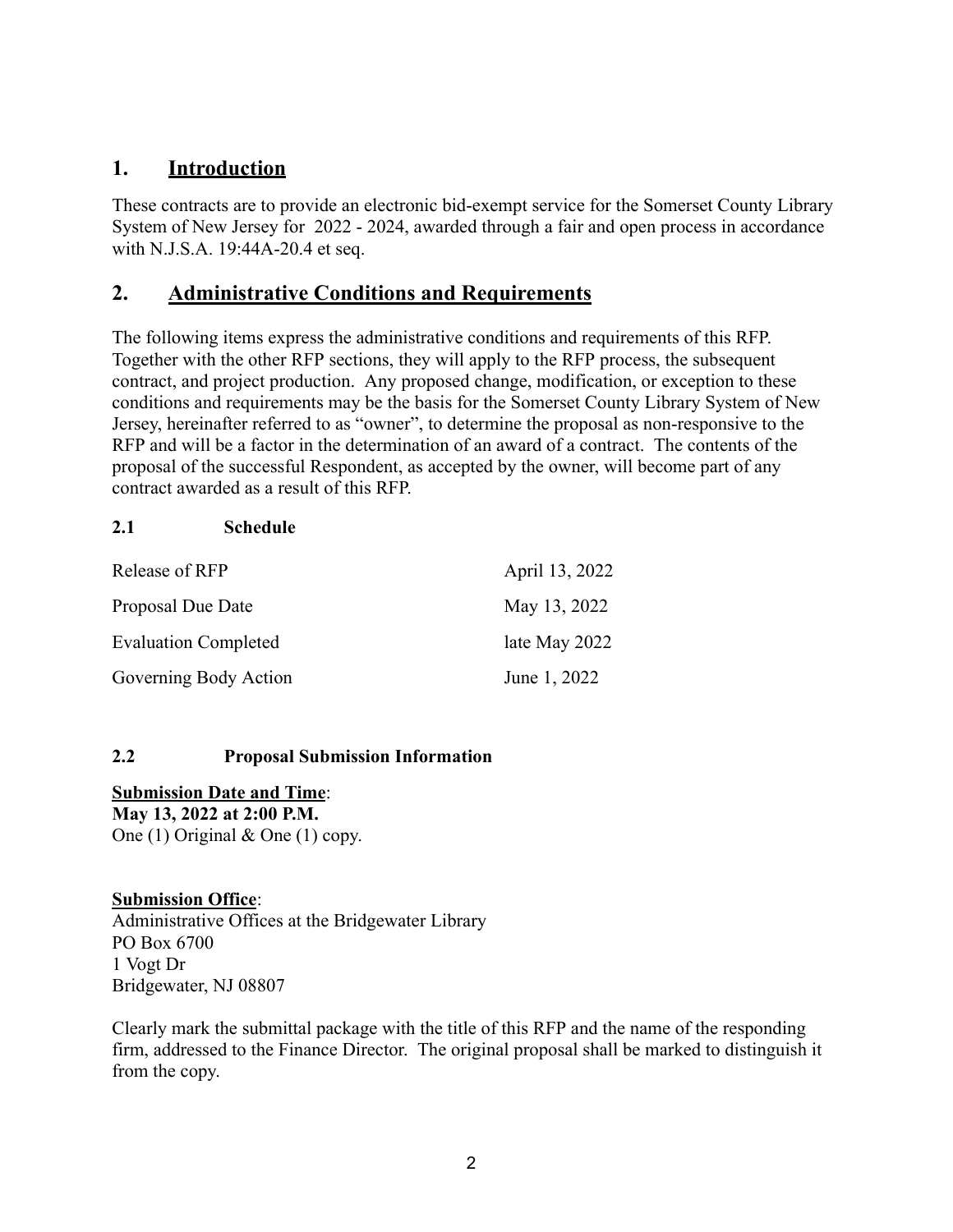Only those RFP responses received prior to or on the submission date will be considered. Responses delivered before the submission date and time specified above may be withdrawn upon written application of the respondent who shall be required to produce evidence showing that the individual is or represents the principal or principals involved in the proposal. After the submission date and time specified above, responses must remain firm for a period of sixty (60) days.

## **2.2.1. Respondents are asked to follow the same format when assembling their proposal:**

The Library has limited storage; therefore we are requesting *no* **three ring binders** (Stapling is acceptable) and no additional firm advertising. Submit the forms/required information **using the following format**:

## **Section 1 of the RFP response should be as follows:**

**Page 1:** Original completed "Proposal Cost Form/Signature Page" found on page 17. **Page 2**: Stockholder Disclosure **Page 3**: Non-Collusion Affidavit **Page 4:** EEO/Affirmative Action Compliance Notice **Page 5:** Certificate of Employee Information Report (ref page 22) **Page 6:** Business Registration Certificate supply with RFP **Page 7**: Disclosure of Investment Activities in Iran **Page 8:** Acknowledgement of Receipt of Addenda (All addenda are posted on the Library website) **Page 9**: Proposal Checklist **Page 10- end:** Qualification Statement, and any other requested information

## **2.3 County Library Representative for this Solicitation**

Please direct all questions no later than **May 5, 2022** in writing to:

Brian Morgan, Finance Director Fax: (908) 707-8324 Email: [bmorgan@sclibnj.org](mailto:bmorgan@sclibnj.org)

## **2.4 Interpretations and Addenda**

Respondents are expected to examine the RFP with care and observe all its requirements. All questions about the meaning or intent of this RFP, all interpretations and clarifications considered necessary by the owner's representative in response to such comments and questions will be issued by Addenda posted to the website and mailed or delivered to all parties recorded as having received the RFP package. Only comments and questions responded to by formal written Addenda will be binding. Oral interpretations, statements or clarifications are without legal effect.

## **2.5 Quantities of Estimate**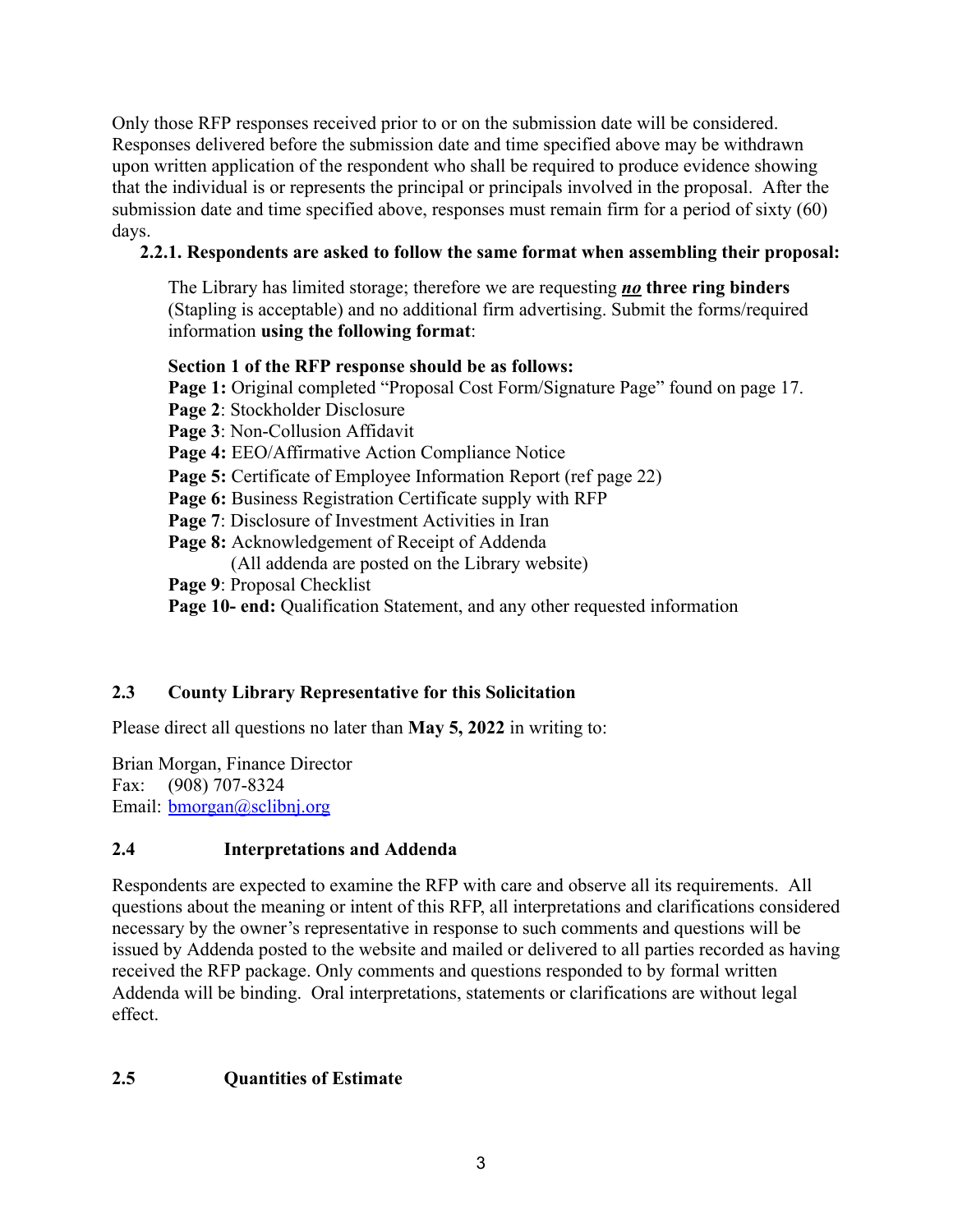Wherever the estimated quantities of work to be done are shown in any section of this RFP, including the Proposal Cost Form, they are given for use in comparing proposals. The owner especially reserves the right (except as herein otherwise specifically limited) to increase or diminish the quantities as may be deemed reasonably necessary or desirable by the owner to complete the work detailed by the contract. Such increase or diminution shall in no way violate this contract, nor shall any such increase or diminution give cause for claims or liability for damages.

# **2.6 Cost Liability and Additional Costs**

The owner assumes no responsibility and liability for costs incurred by the Respondents prior to the issuance of an agreement. The liability of the owner shall be limited to the terms and conditions of the contract.

Respondents will assume responsibility for all costs not stated in their proposals. All unit rates either stated in the proposal or used as a basis for its pricing are required to be all-inclusive. Additional charges, unless incurred for additional work performed by request of the owner, are not to be billed and will not be paid.

# **2.7 Statutory and Other Requirements**

# **2.7.1 Compliance with Laws**

Any contract entered into between the contractor and owner must be in accordance with and subject to compliance by both parties with the New Jersey Local Public Contracts Law. The contractor must agree to comply with the non-discrimination provisions and all other laws and regulations applicable to the performance of services there under. The respondent shall sign and acknowledge such forms and certificates as may be required by this section.

# **2.7.2 Mandatory EEO/Affirmative Action Compliance**

No firm shall be issued a contract unless it complies with the EEO/Affirmative Action requirements of P. L. 1975, C. 127 as identified in the documents attached hereto. The form shall be properly executed.

# **2.7.3 Americans with Disabilities Act of 1990**

Discrimination on the basis of disability in contracting for the delivery of services is prohibited. Respondents are required to read American with Disabilities language that is part of the documents attached hereto and agree that the provisions of Title II of the Act are made part of the contract. The contractor is obligated to comply with the Act and hold the owner harmless.

# **2.7.4 Stockholder Disclosure**

No corporation or partnership shall be awarded any contract for the performance of any work or the furnishing of any goods, unless, with receipt of the proposal of said corporation or partnership, there is submitted to the Library a statement setting forth the names and addresses of all stockholders in the corporation or partnership who own ten (10) percent or greater interest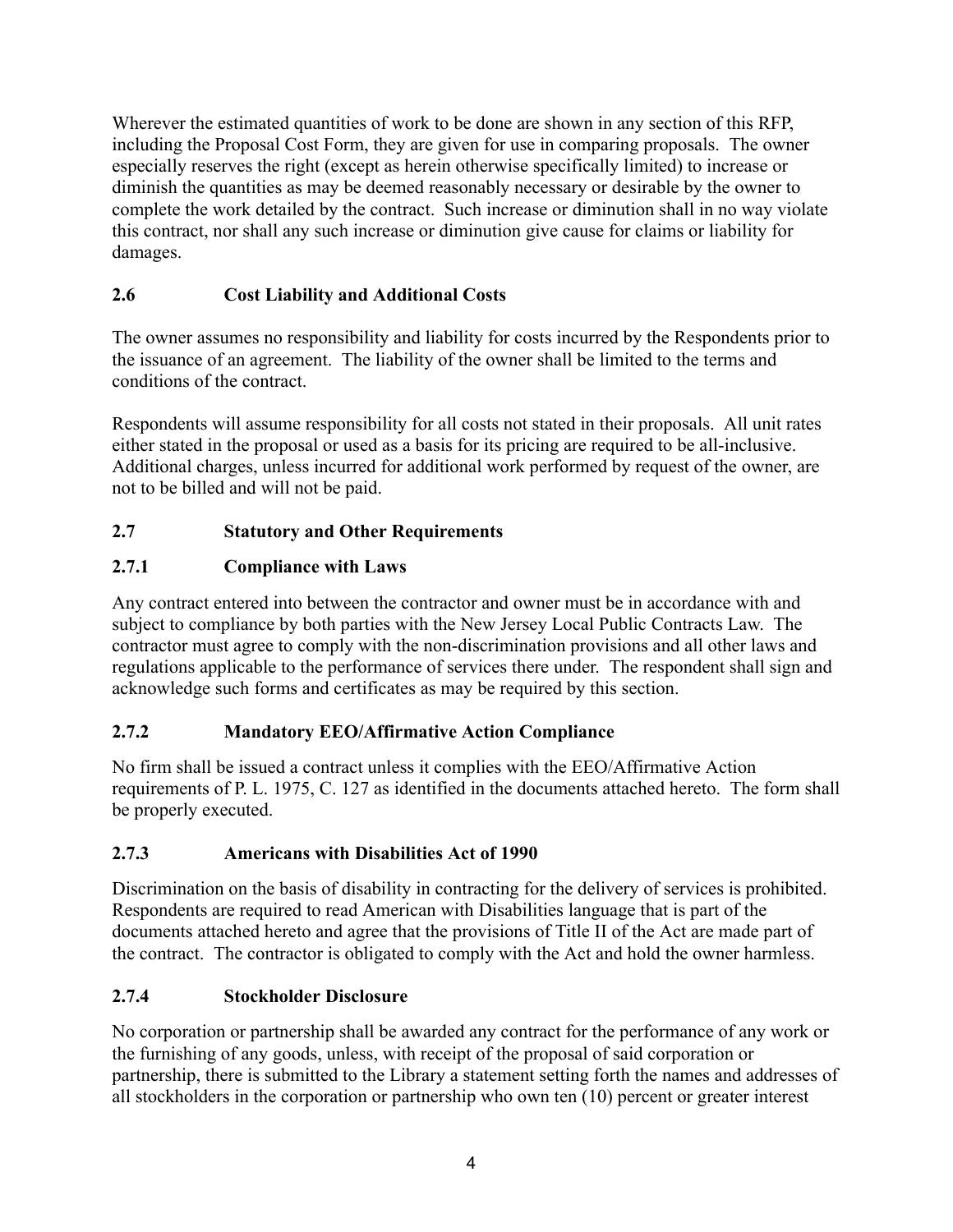therein. The Respondent shall complete and submit the form of statement that is included in this RFP.

## **2.7.5 Non-Collusion Affidavit**

The Non-Collusion Affidavit, which is part of this RFP, shall be properly executed and submitted with the RFP response.

## **2.7.6 N.J. Business Registration Certificate**

Certificate required pursuant to C57, PL2004; failure to be registered by time of contract award may be cause for rejection. Entities or individuals that need to file for a certificate may do so on-line through the NJ Division of Local Government Services at the following link: <http://www.state.nj.us/treasury/revenue/busregcert.shtml> .

#### **2.7.7 "Pay to Play" – Notice of Disclosure Requirement – P.L. 2005, Chapter 271, Section 3 Reporting (N.J.S.A. 19:44A – 20.27)**

(1) Any business entity that has received \$50,000 or more in contracts from government entities in a calendar year is required to file an annual disclosure report with ELEC. The instructions and form are available on the ELEC website.

 $(2)$ Annual Disclosures require submission by March  $30<sup>th</sup>$  of each year covering contracts and contributions for the prior calendar year.

(3)At a minimum, a list of all business entities that file an annual disclosure report will be listed on ELEC's website at [www.elec.state.nj.us.](http://www.elec.state.nj.us/)

(4)If you have any questions please contact ELEC at: 1-888-313-ELEC (3532) (toll free in NJ) or 609-292-8700

## **2.7.8 HIPAA (If Applicable)**

Both parties agree to comply with all requirements of the Federal Health Insurance Portability and Accountability Act of 1996 ("HIPAA") as may be amended from time to time, and the corresponding HIPAA regulations for the confidentiality and security of medical information.

The Contractor shall:

- Not use or disclose protected health information other than as permitted or required by law
- Use appropriate safeguards to protect the confidentiality of the information
- Report any use or disclosure not permitted

The contractor, by execution of the contract, shall thereby indemnify and hold the Owner harmless from any and all liabilities, claims, actions, costs and penalties which may be incurred as the result of the failure of the contractor to comply with the requirements of the Health Insurance Portability and Accountability Act (HIPAA) or any other statute or case law protecting the privacy of persons using its services.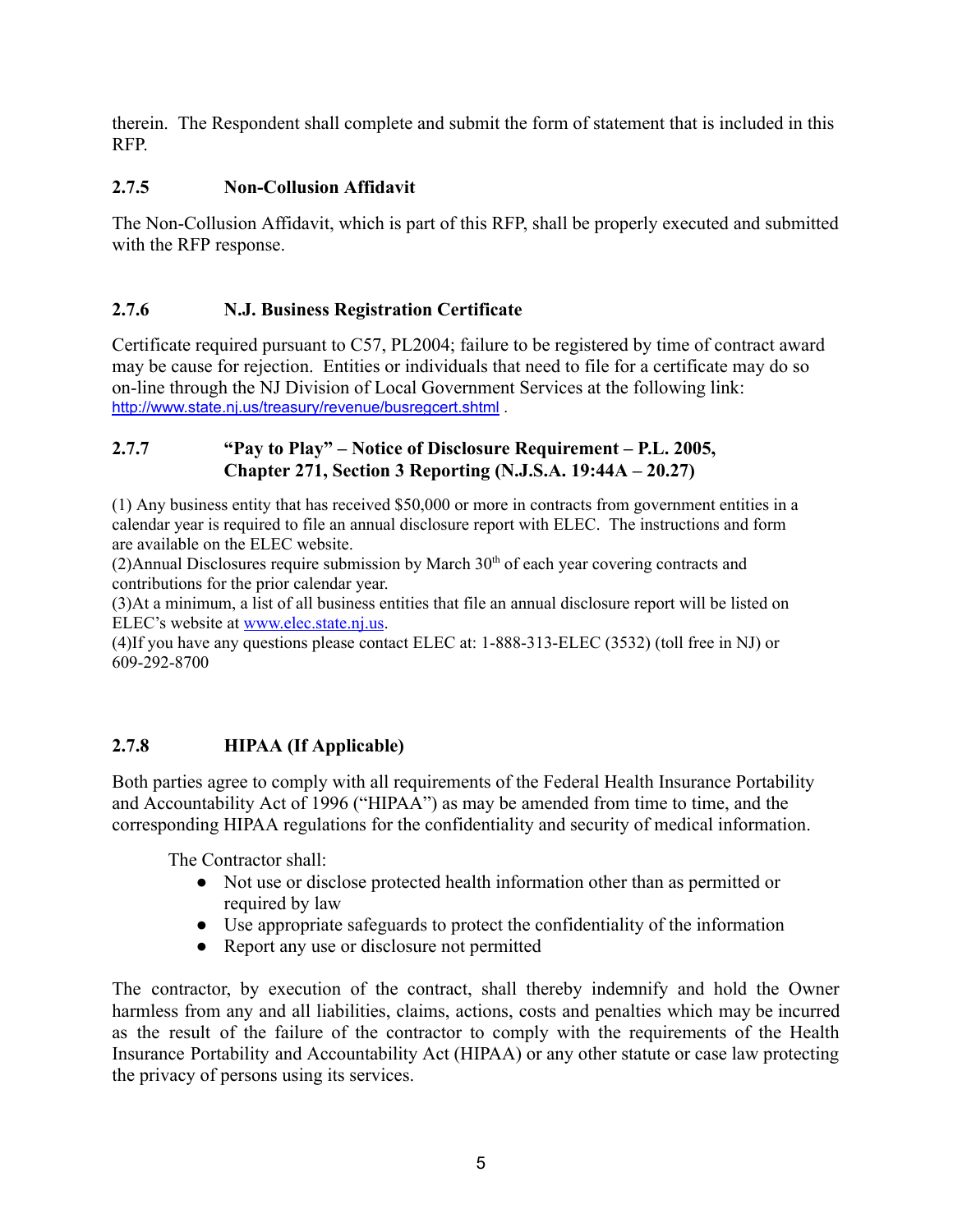# **2.7.9 Disclosure of Investment Activities in Iran**

P.L. 2012, c.25 prohibits State and local public contracts with persons or entities engaging in certain investment activities in the energy or finance sectors of Iran.

# **2.8 Public Emergency**

In the event of a Public Emergency declared at the Local, State or Federal Level, if the Library opts to extend terms and conditions of this RFP, the contractor agrees to extend the terms and conditions of this RFP, whether existing, expiring or expired no longer than six months, for goods and/or services for the duration of the emergency. In the event the original contractor cannot meet this requirement, the Library may solicit the goods and/or services from any respondent on this contract.

# **2.9 Multiple Proposals Not Accepted**

More than one proposal from an individual, a firm or partnership, a corporation or association under the same or different names shall not be considered.

# **2.10 Failure to Enter Contract**

Should the respondent, to whom the contract is awarded, fail to enter into a contract within ten (10) days, Sundays and holidays excepted, the owner may then, at its option, accept the proposal of another respondent.

# **2.11 Commencement of Work**

The contractor agrees to commence work after the date of award by the owner and upon notice from the using department.

# **2.12 Termination of Contract**

If, through any cause, the contractor shall fail to fulfill in a timely and proper manner obligations under the Contract or if the contractor violates any requirements of the Contract, the owner shall thereupon have the right to terminate the Contract by giving written notice to the contractor of such termination at least thirty (30) days prior to the proposed effective date of the termination. Such termination shall relieve the owner of any obligation for the balances to the contractor of any sum or sums set forth in the Contract.

The contractor agrees to indemnify and hold owner harmless from any liability to subcontractors/suppliers concerning payment for work performed or goods supplied arising out of the lawful termination of the Contract by the owner under this provision. In case of default by the contractor, the owner may procure the articles or services from other sources and hold the contractor responsible for any excess cost occasioned thereby.

# **2.13 Non-Allocation of Funding Termination**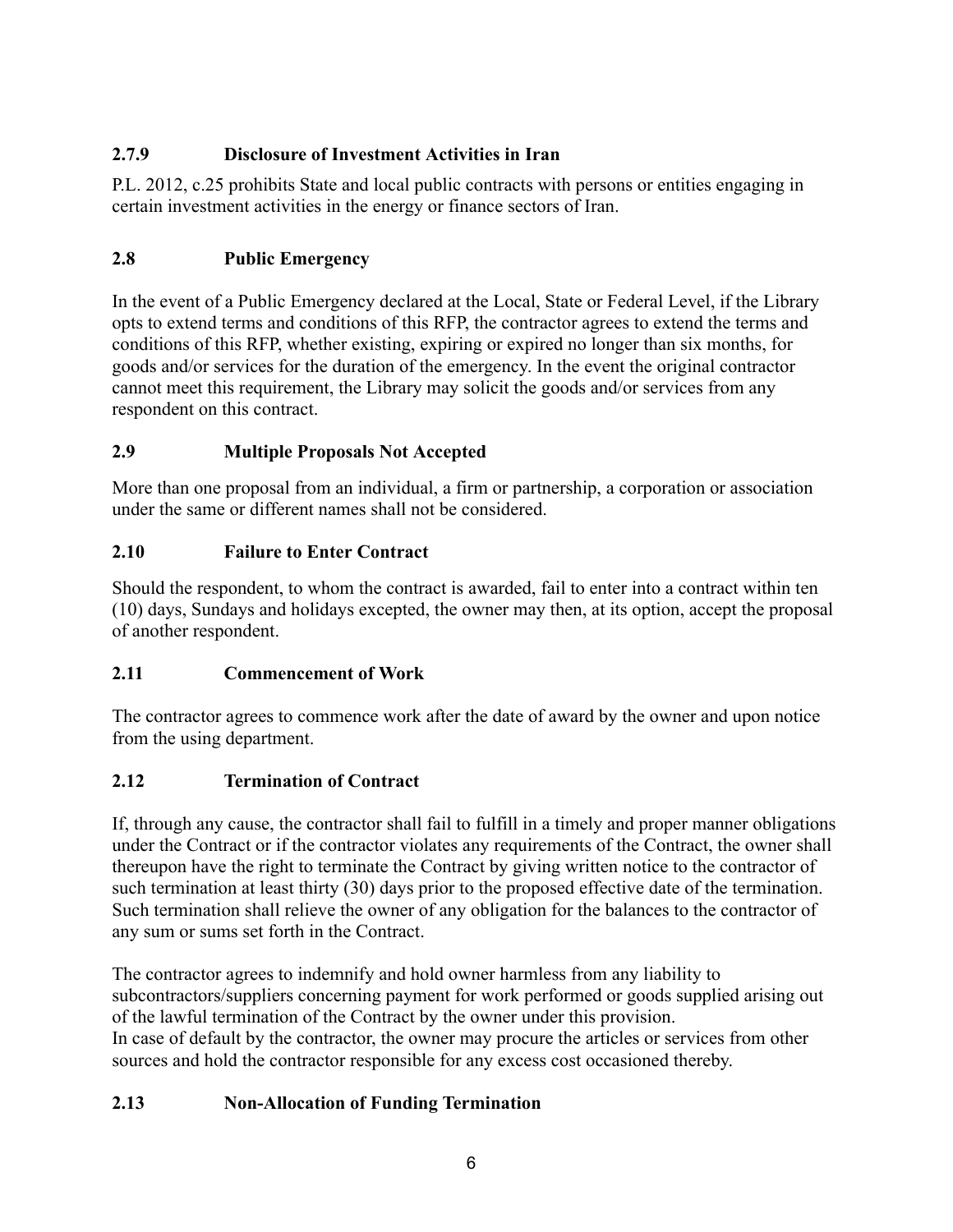Each fiscal year payment obligation of the Owner is conditioned upon the availability of Owner funds appropriated or allocated for the payment of such an obligation. If funds are not allocated and available for the continuance of any services performed by the Contractor hereunder, whether in whole or in part, the Owner at the end of any particular fiscal year may terminate such services. The Owner will notify the Contractor in writing immediately of any services that will be affected by a shortage of appropriated funds. This provision shall not be construed so as to permit the Owner to terminate this Agreement during the term, or any service hereunder, merely in order to acquire identical services from a third party contractor.

## **2.14 Force Majeure**

Neither party shall be responsible for any resulting loss or obligation to fulfill duties as specified in any of the terms or provisions of this Agreement if the fulfillment of any term or provision of this Agreement is delayed or prevented by any revolutions, insurrections, riots, wars, acts of enemies, national emergencies, strikes, floods, fires, acts of God, or by any cause not within the control of the party whose performance is interfered with which by the exercise of reasonable diligence such party is unable to prevent. Additionally, if the fulfillment of any of the terms and provisions of this Agreement is delayed or prevented by any court order, or action or injunction or other such agreement, this Agreement shall become voidable by the owner by notice to each party.

**2.15** The owner and the Contractor each bind themselves and their successors, executors, administrators, heirs and assigns and legal representatives of the other party respecting all covenants and agreements and obligations of this contract.

**2.16** The terms of this Agreement shall be construed and interpreted, and all respective rights and duties of the parties shall be governed by the laws of the State of New Jersey.

## **2.17 Challenge of Specifications**

Any respondent who wishes to challenge a specification shall file such challenge in writing with the Finance Director no less than three (3) business days prior to the opening of the RFP's. Challenges filed after that time shall be considered void and having no impact on the owner or the award of contract.

## **2.18 Payment**

Invoices shall specify, in detail, the period for which payment is claimed, the services performed during the prescribed period, the amount claimed and correlation between the services claimed and the Proposal Cost Form.

Payment will be made on presentation of owner's voucher duly signed and executed.

The owner may withhold all or partial payments on account of subsequently discovered evidence including but not limited to the following: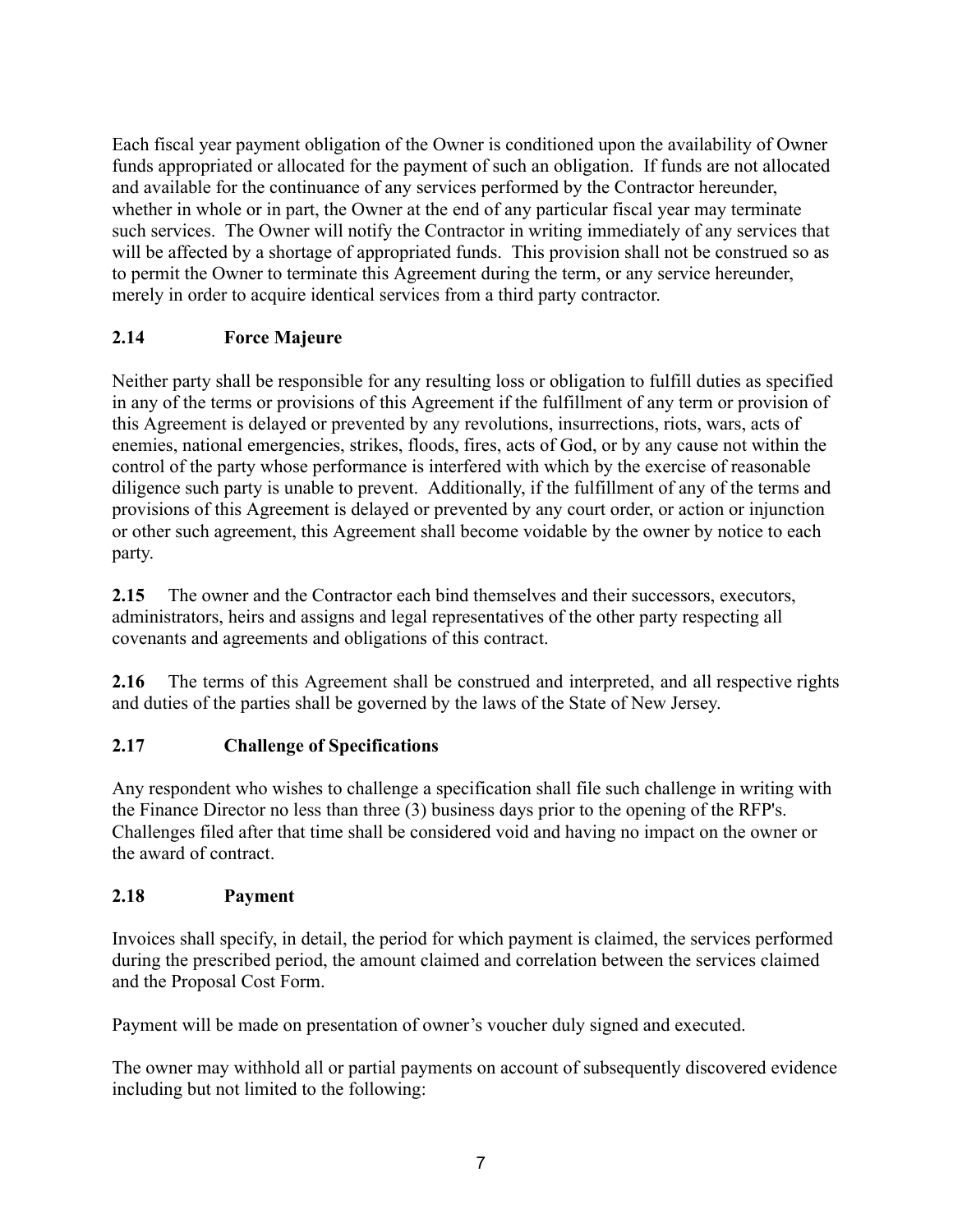- 1. Deliverables not complying with the project specification;
- 2. Claims filed or responsible evidence indicating probability of filing claims;
- 3. A reasonable doubt that the Contract can be completed for the balance then unpaid.

When the above grounds are removed, payment shall be made for amounts withheld because of them.

## **2.19 Ownership of Material**

The owner shall retain all of its rights and interest in any and all documents and property, both hard copy and digital, furnished by the owner to the contractor for the purpose of assisting the contractor in the performance of this contract. All such items shall be returned immediately to the owner at the expiration or termination of the contract or completion of any related services, pursuant thereto, whichever comes first. None of the documents and/or property shall, without the written consent of the owner, be disclosed to others or used by the contractor or permitted by the contractor to be used by their parties at any time except in the performance of the resulting contract.

Ownership of all data, materials and documentation originated and prepared for the owner pursuant to this contract shall belong exclusively to the owner. All data, reports, computerized information, programs and materials related to this project shall be delivered to and become the property of the owner upon completion of the project. The contractor shall not have the right to use, sell, or disclose the total of the interim or final work products, or make available to third parties, without the prior written consent of the owner. All information supplied to the owner may be required to be supplied on a portable storage device compatible with standard file formats and operating systems.

# **2.20 Source of Specifications/RFP Packages**

Official County Library Request for Proposal (RFP) packages for routine goods and services are available from [www.sclsnj.org/rfps/](http://www.sclsnj.org/rfps/) at no cost to the prospective respondents. All addenda are posted on this site. Potential respondents are cautioned that they are responding at their own risk if a third party supplied the specifications that may or may not be complete. The owner is not responsible for third party supplied RFP documents.

# **2.21 Altering Official Document**

Respondents shall not write in any margins or alter the official content of the SCLS RFP document.

# **2.22 W-9**

Successful bidder/respondent shall complete a W-9 Form and submit it to the Finance Director prior to contract award. The form is available at the following link: <http://www.irs.gov/pub/irs-pdf/fw9.pdf>

# **3. Scope of Work (SOW)**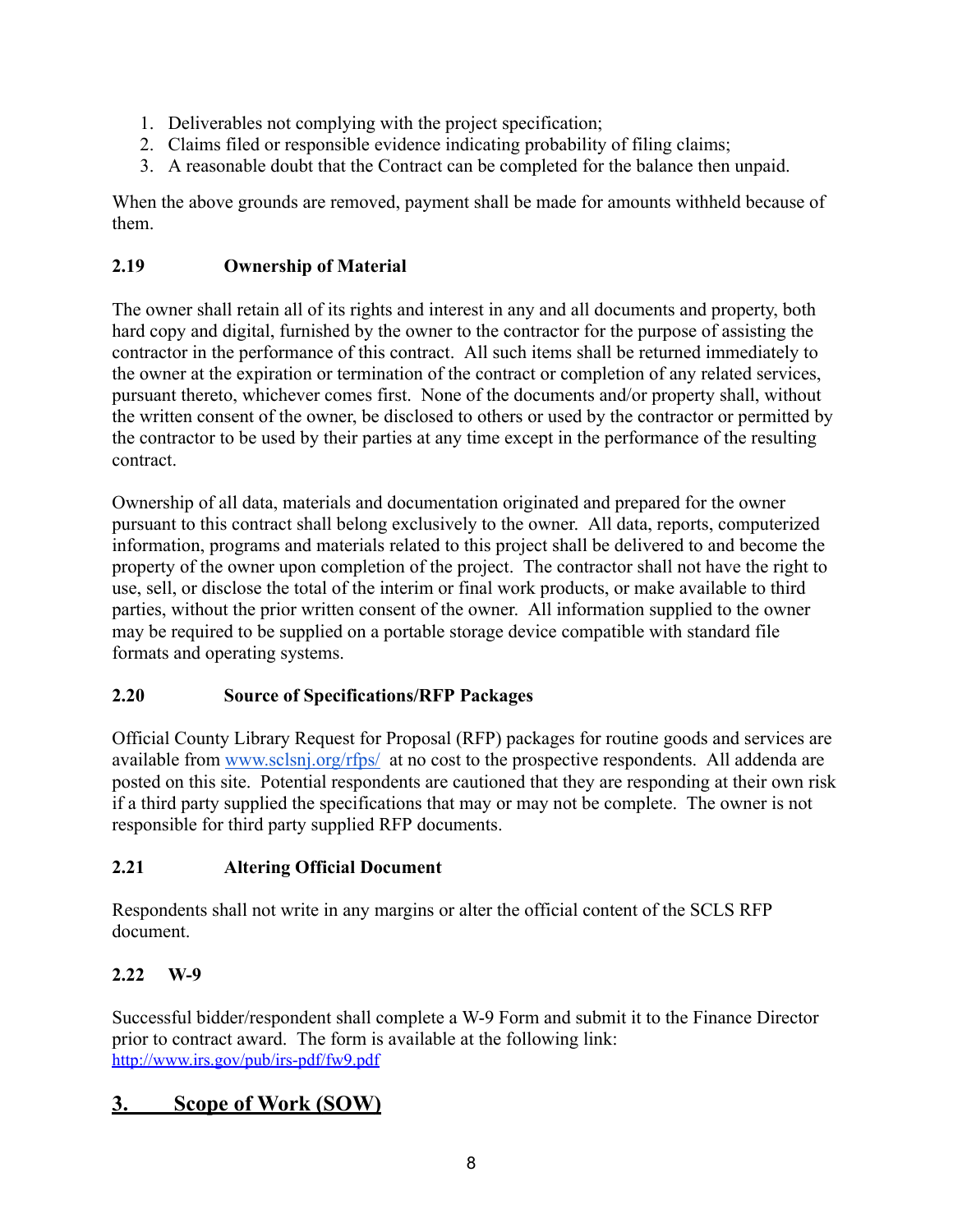## **3.1 Electronic Database/Library Catalog Search Tool**

- 1. The SCLC wishes to procure a product to perform a comprehensive keyword search of the library's various databases and electronic catalog of materials. As of January 1, 2022 there were 98,868 registered borrowers, and a service population of 188,378.
- 2. The below grids are to be completed and submitted along with the other requested forms as specified within the RFP. The first grid is a list of specifications. The second grid is a set of open ended questions that the respondent is expected to answer.

| 1   | <b>Specification</b>                                                                                                                                            | Respond either with "Comply", or Explanation<br>of non-compliance. |
|-----|-----------------------------------------------------------------------------------------------------------------------------------------------------------------|--------------------------------------------------------------------|
| 1.1 | The system provides a straightforward<br>search function that comes close to the<br>Google experience in terms of speed and<br>simplicity                       |                                                                    |
| 1.2 | Searches include synonymous terms not<br>included in the entered search. A search<br>results summary makes clear to users that<br>the search includes synonyms. |                                                                    |
| 1.3 | A history of previous searches carried out<br>during the current browser session is<br>available to the user until they log out or<br>close their browser.      |                                                                    |
| 1.4 | Catalog holdings receive elevated<br>relevancy rankings                                                                                                         |                                                                    |
| 1.5 | Results can be limited by owning location                                                                                                                       |                                                                    |
| 1.6 | Allows one-click access to full-text<br>resources.                                                                                                              |                                                                    |
| 1.7 | The display of search results is clear,<br>without distractions (e.g., advertising).                                                                            |                                                                    |
| 1.8 | The system has the option to print, save,<br>or e-mail search results and to send<br>results to a bibliographic software.                                       |                                                                    |
| 1.9 | The origin of each result (i.e. the<br>information resources from which it has                                                                                  |                                                                    |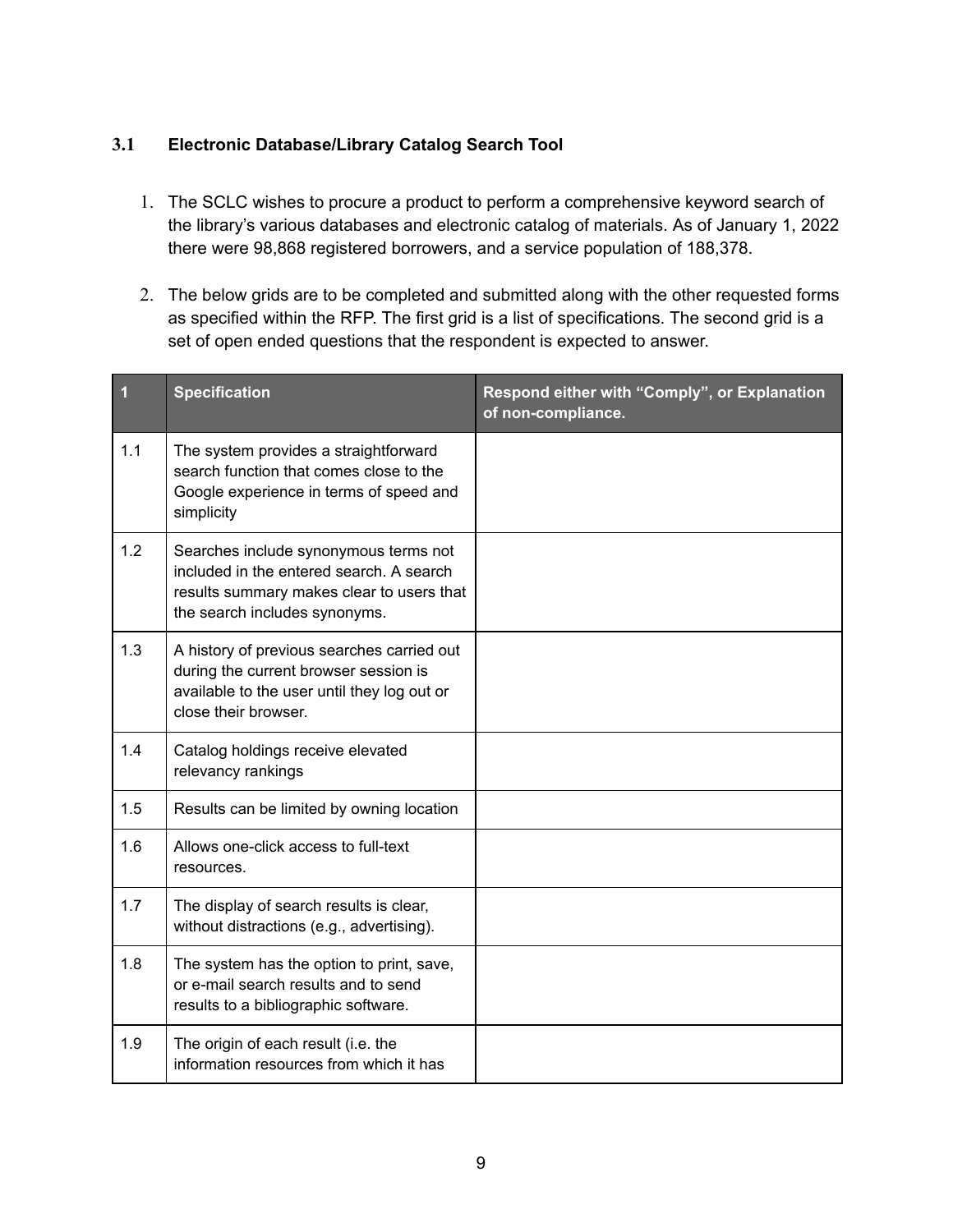|      | been drawn) is displayed in each case,<br>and is available as a hyperlink.                                                                                                                                             |  |
|------|------------------------------------------------------------------------------------------------------------------------------------------------------------------------------------------------------------------------|--|
| 1.10 | Catalog record displays include material<br>type indicators (print/online book/journal;<br>CD, DVD, Video Game Mobile hotspots,<br>etc.) for each record.                                                              |  |
| 1.11 | Record displays for physical items in the<br>catalog include location and availability<br>information, and links to place holds.                                                                                       |  |
| 1.12 | Catalog record item availability<br>information is updated dynamically from<br>the ILS                                                                                                                                 |  |
| 1.13 | Enriched Content: Provision should be<br>available for including book covers and<br>links to other enriched content (Tables of<br>Contents, introductory book chapters<br>$etc.$ ).                                    |  |
| 1.14 | Users can save and manage search<br>results in folders                                                                                                                                                                 |  |
| 1.15 | Statistics can be exported to standard<br>desktop packages                                                                                                                                                             |  |
| 1.16 | The system should be functioning properly<br>at least 95% of the time.                                                                                                                                                 |  |
| 1.17 | Search strings containing misspelled<br>terms prompts "Did you mean?"<br>alternative search suggestions and<br>presents an option to the user to return<br>results that include suggested alternative<br>search terms. |  |
| 1.18 | Viewable on all mobile devices.                                                                                                                                                                                        |  |

| $\overline{\phantom{0}}$ 2 | <b>Question</b>                                           | Insert Your Response here. |
|----------------------------|-----------------------------------------------------------|----------------------------|
|                            | <b>System Overview</b>                                    |                            |
| 2.1                        | List the ILS vendors the system is known<br>to work with. |                            |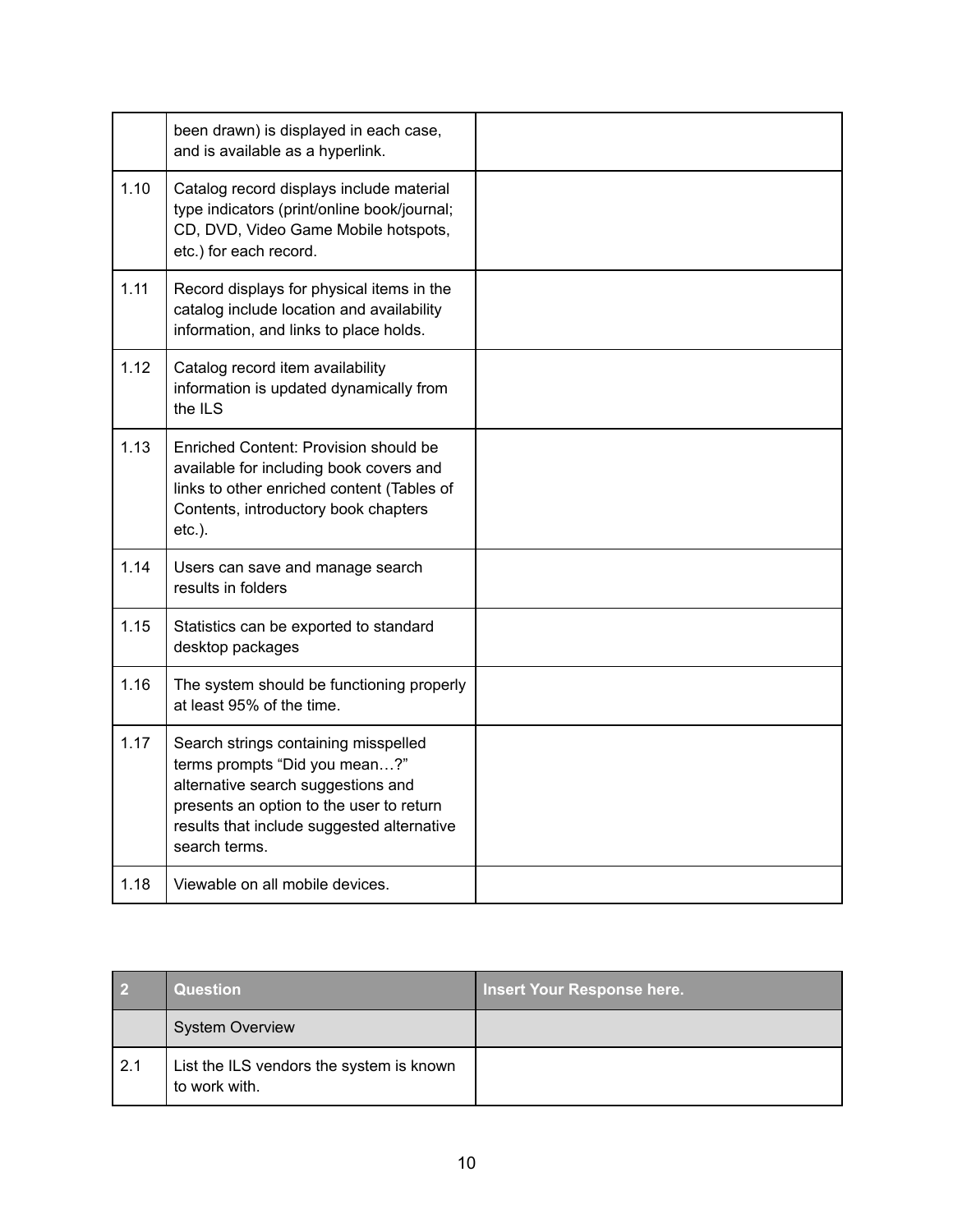| 2.2  | Please give examples of your ability to<br>work with third party suppliers in the<br>context of these requirements.                                                                                                     |  |
|------|-------------------------------------------------------------------------------------------------------------------------------------------------------------------------------------------------------------------------|--|
| 2.3  | How often is metadata from 3rd party<br>suppliers updated?                                                                                                                                                              |  |
| 2.4  | What open Application Programming<br>Interface (API) Web services or other<br>open technologies are provided to<br>facilitate the integration of existing and<br>emerging library and institutional online<br>services? |  |
|      | Search                                                                                                                                                                                                                  |  |
| 2.5  | Describe how the system supports an<br>integrated search of the Library catalog,<br>sources of article-level, journal-level and<br>database-level metadata, and other locally<br>held and external metadata sources.    |  |
| 2.6  | How does the system support Federated<br>Search?                                                                                                                                                                        |  |
| 2.7  | The system should provide an alternative<br>advanced search function. Please<br>describe.                                                                                                                               |  |
|      | <b>Search Results</b>                                                                                                                                                                                                   |  |
| 2.8  | How is ranking of search results<br>achieved?                                                                                                                                                                           |  |
| 2.9  | How are duplicate records identified and<br>presented in the results list?                                                                                                                                              |  |
|      | Authentication                                                                                                                                                                                                          |  |
| 2.10 | Provide information about the<br>authentication protocols that your system<br>supports. Should Support patron API or<br>Proxy                                                                                           |  |
|      | Personalization                                                                                                                                                                                                         |  |
| 2.11 | The system should allow users to review<br>and run saved personal searches.                                                                                                                                             |  |
|      | Interfaces                                                                                                                                                                                                              |  |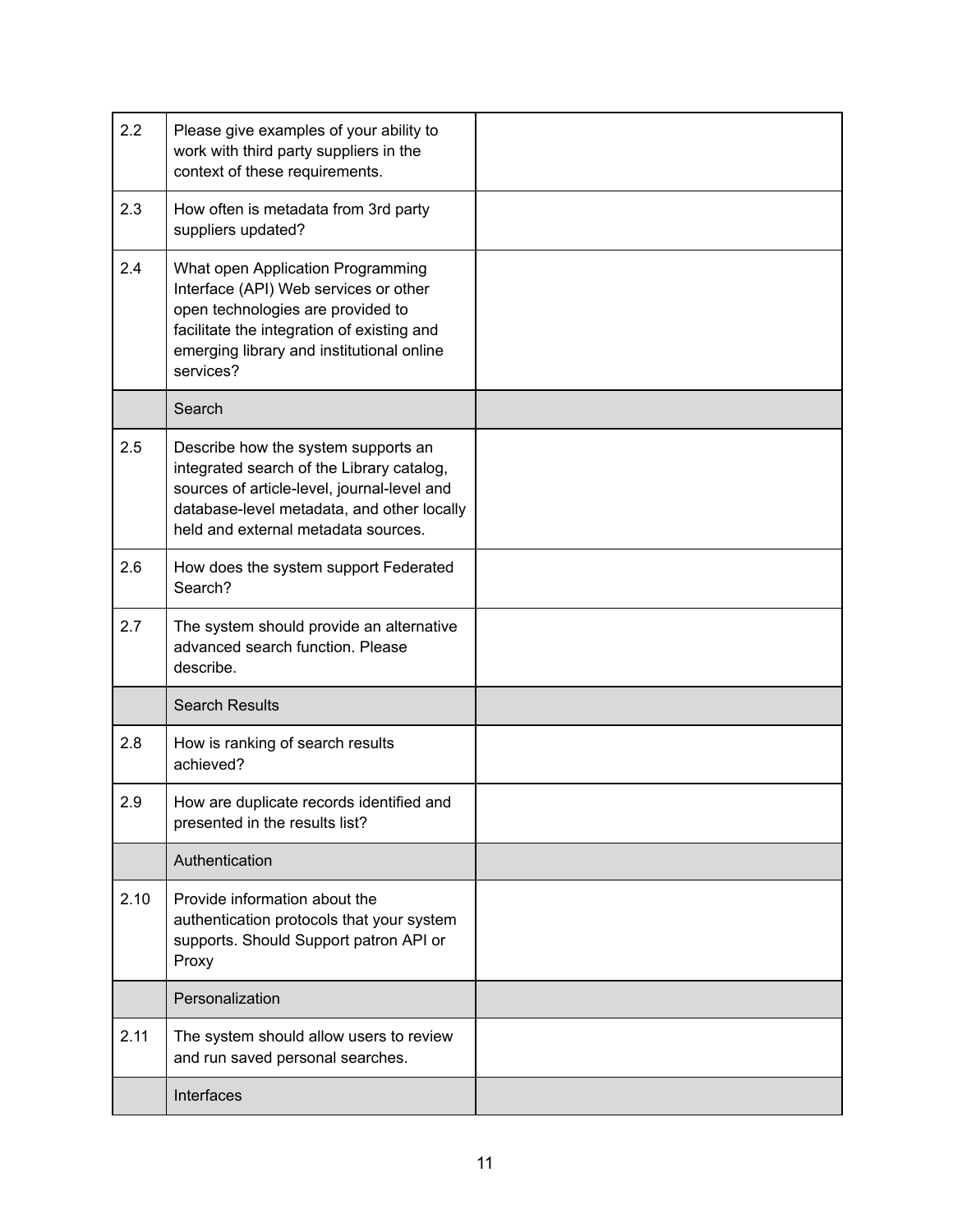| 2.12 | Is the user interface customizable by the<br>customer and/or the supplier, e.g., local                                                                                                                                                                         |  |
|------|----------------------------------------------------------------------------------------------------------------------------------------------------------------------------------------------------------------------------------------------------------------|--|
| 2.13 | branding? Give details.<br>Describe the functions carried out in any<br>administrative interface provided.                                                                                                                                                     |  |
|      | Reports                                                                                                                                                                                                                                                        |  |
| 2.14 | Please detail the management reports<br>available and the extent to which they are<br>customizable                                                                                                                                                             |  |
|      | <b>Support and Maintenance</b>                                                                                                                                                                                                                                 |  |
| 2.15 | The service must be restorable in the<br>event of non-recoverable problems, such<br>as disastrous server or component failure.<br>Describe how this would work.                                                                                                |  |
| 2.16 | Specify the upgrades, updates and<br>patches, and interoperation plug-ins that<br>are included in the support and<br>maintenance agreement.                                                                                                                    |  |
| 2.17 | Describe your system support<br>arrangements for: fault reporting and<br>response procedures, including<br>prioritization and escalation; software<br>fixing procedures and time-scale; how<br>customers are informed about known<br>software faults and bugs. |  |
|      | Training and documentation                                                                                                                                                                                                                                     |  |
| 2.18 | What help and documentation is available<br>for staff users and systems<br>administrators?                                                                                                                                                                     |  |
| 2.19 | Describe the quantity and nature of<br>training provided as part of the standard<br>implementation package and for new<br>releases.                                                                                                                            |  |

# **4. Proposal Requirements**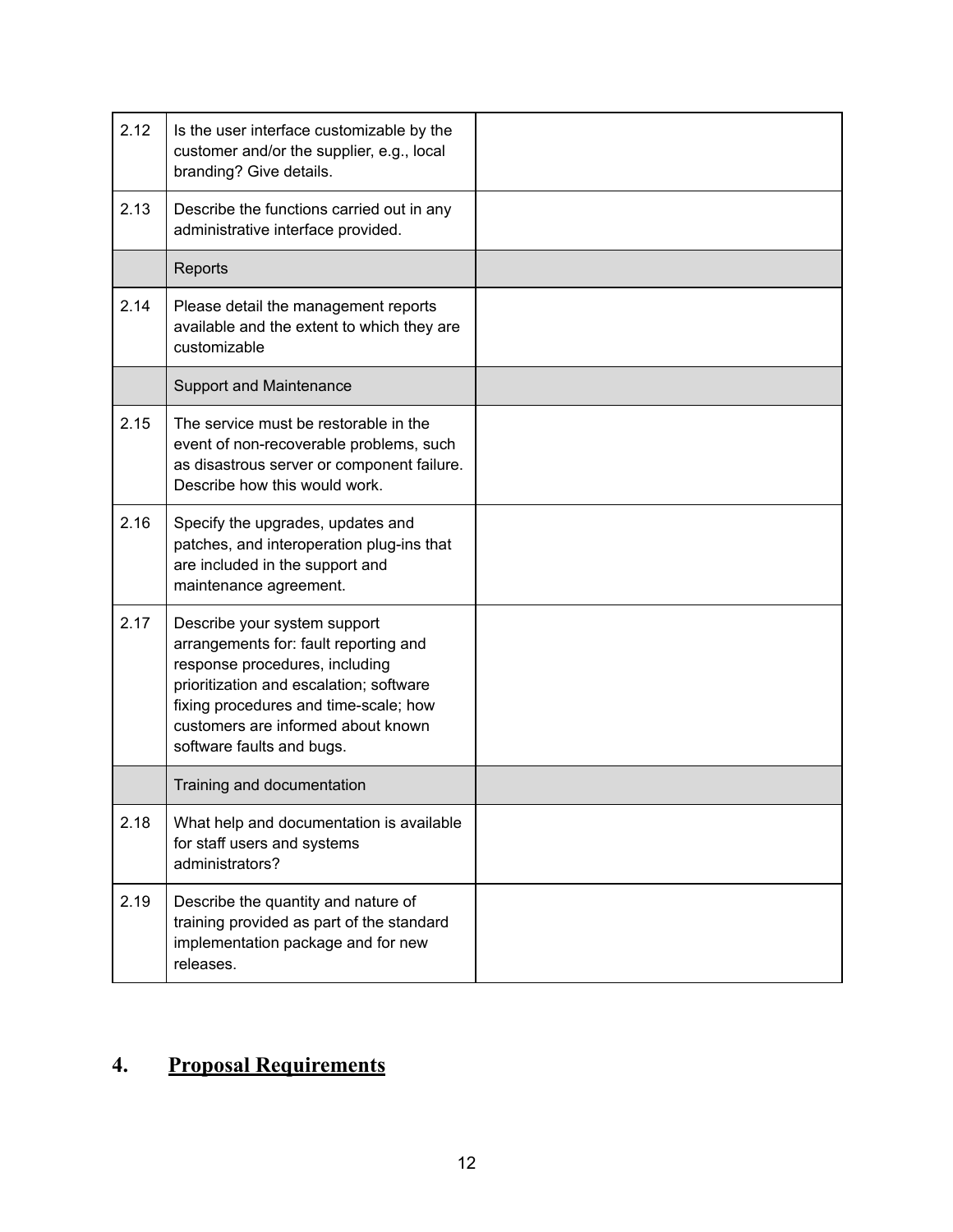## **4.1 Qualification Statement**

A statement is to be provided by the respondent briefly describing the company, its industry, and the product proposed. Respondents should list the name and contact information of 3 libraries where the proposed product is being used. Respondents should include the following customer information:

- Library Name
- Contact person's name, position, and current work phone number

## **4.2 Key Personnel**

The respondent shall provide the identity, credentials and area of responsibility of those the library could expect to work with, should the Respondent be awarded the contract for the proposed product.

# **5. Evaluation, Review and Selection Process**

## **5.1 Proposals to Remain Subject to Acceptance**

RFP responses shall remain open for a period of sixty (60) calendar days from the stated submittal date.

The owner may extend the decision to award or reject all proposals beyond the sixty (60) calendar days when the proposals of any respondents who consent thereto may, at the request of the owner, be held for consideration for such longer period as may be agreed.

## **5.2 Rejection of Proposals**

The owner reserves the right to reject any or all proposals, or to reject any proposals if the evidence submitted by, or investigation of such respondent fails to satisfy the owner that such respondent is properly qualified to carry out the obligations of the RFP and to complete the work contemplated therein. The owner reserves the right to waive any minor informality in the RFP.

## **5.3 Evaluation Process**

An evaluation team will review all proposals to determine if they satisfy the Proposal Requirements, determine if a proposal should be rejected and evaluate the proposals based upon the Evaluation Criteria.

## **5.4 Evaluation Criteria**

The criteria considered in the evaluation of each proposal follow. The arrangement of the criteria is not meant to imply order of importance in the selection process. All criteria will be used in the selection of successful respondents.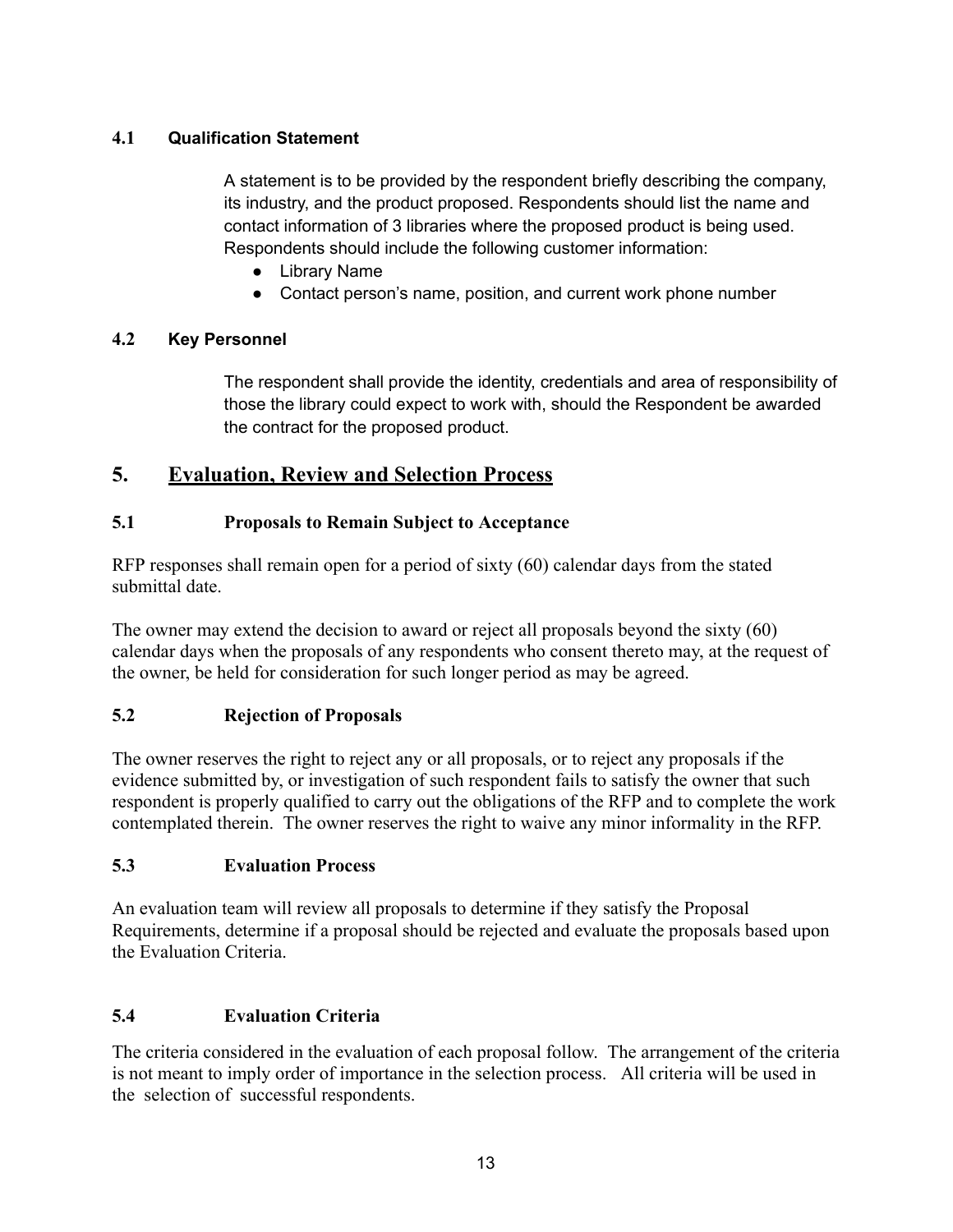## **5.4.1 Understanding of the Requested Work**

The proposals will be evaluated for general compliance with instructions and requests issued in the RFP. Non-compliance with significant instructions shall be grounds for disqualification of proposals.

## **5.4.2 Knowledge and Technical Competence**

This includes the ability of the respondent to perform all of the tasks and fulfill adequately the stated requirements.

## **5.4.2a. Management, Experience and Personnel Qualifications**

Expertise of the firm shall be demonstrated by past contract successes providing government or other agencies with similar services. The respondent will be evaluated on knowledge, experience, prior collaboration and successful completion of projects/services similar to that requested in this RFP.

## **5.4.3 Cost**

Price shall be based on the schedule of fees submitted with the proposal. Any services not included as part of any resulting contract scope of services must be approved and authorized by the owner before such work is initiated. The owner shall pay for such approved services, at the rate or cost agreed upon between the owner and contractor, provided that the respondent has provided a schedule of fees for additional services with this RFP.

## **5.5 Payment**

Payment will be made after a properly executed County Library Purchase Order/Voucher has been received and formally approved on the voucher list by the Library Commission at its subsequent regular meeting. The voucher will be certified correct by the department/division head who received the goods or services.

## **5.6 Term of Contract:**

Initial term: July 1, 2022 – June 30, 2024, with two (2) options to renew for one (1) additional year each.

## **5.7 Notice of Award**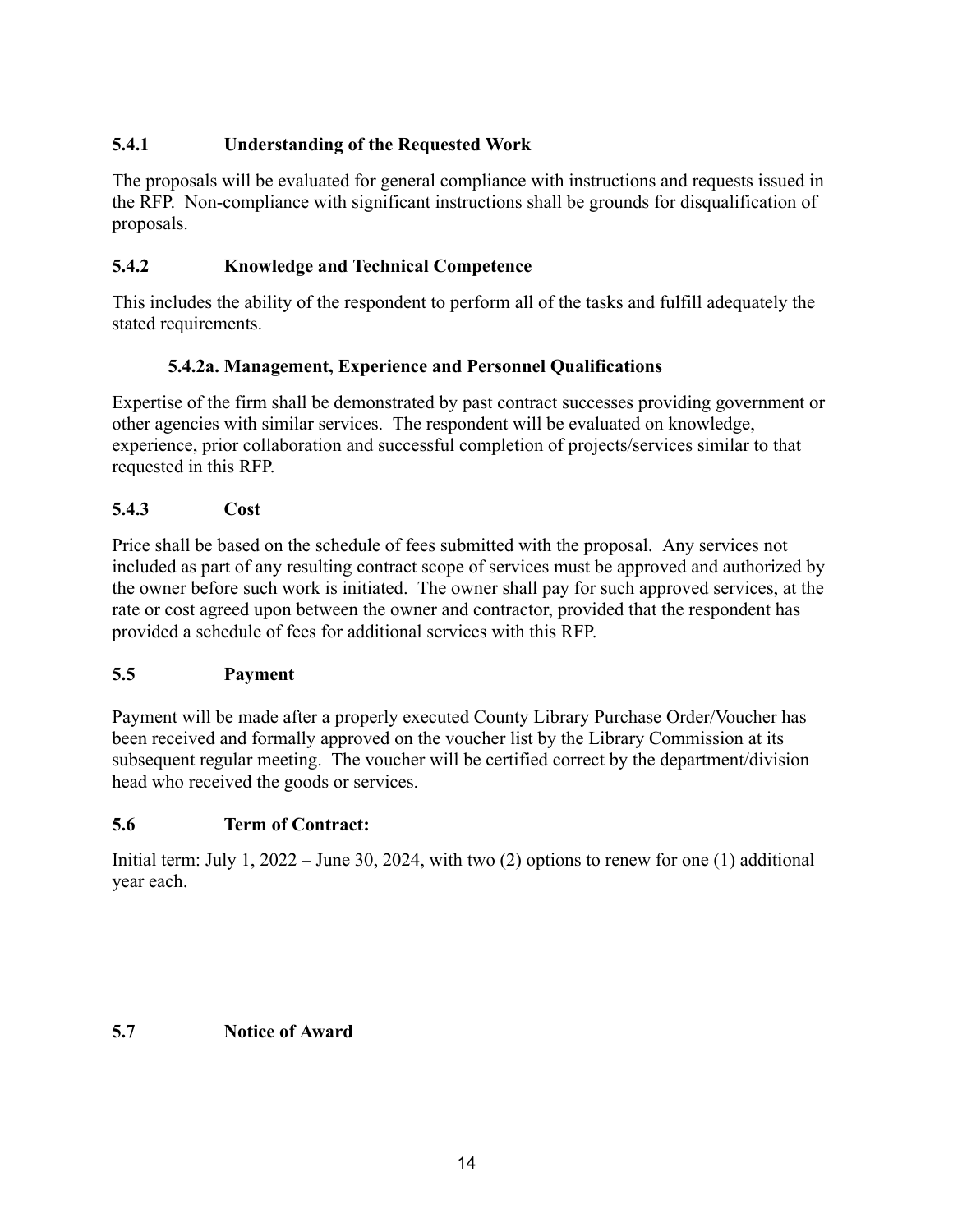The successful Respondent will be notified of the award of contract upon a favorable decision by the governing body. The SCLC Finance Director may then send a Purchase Order/Voucher to the contractor.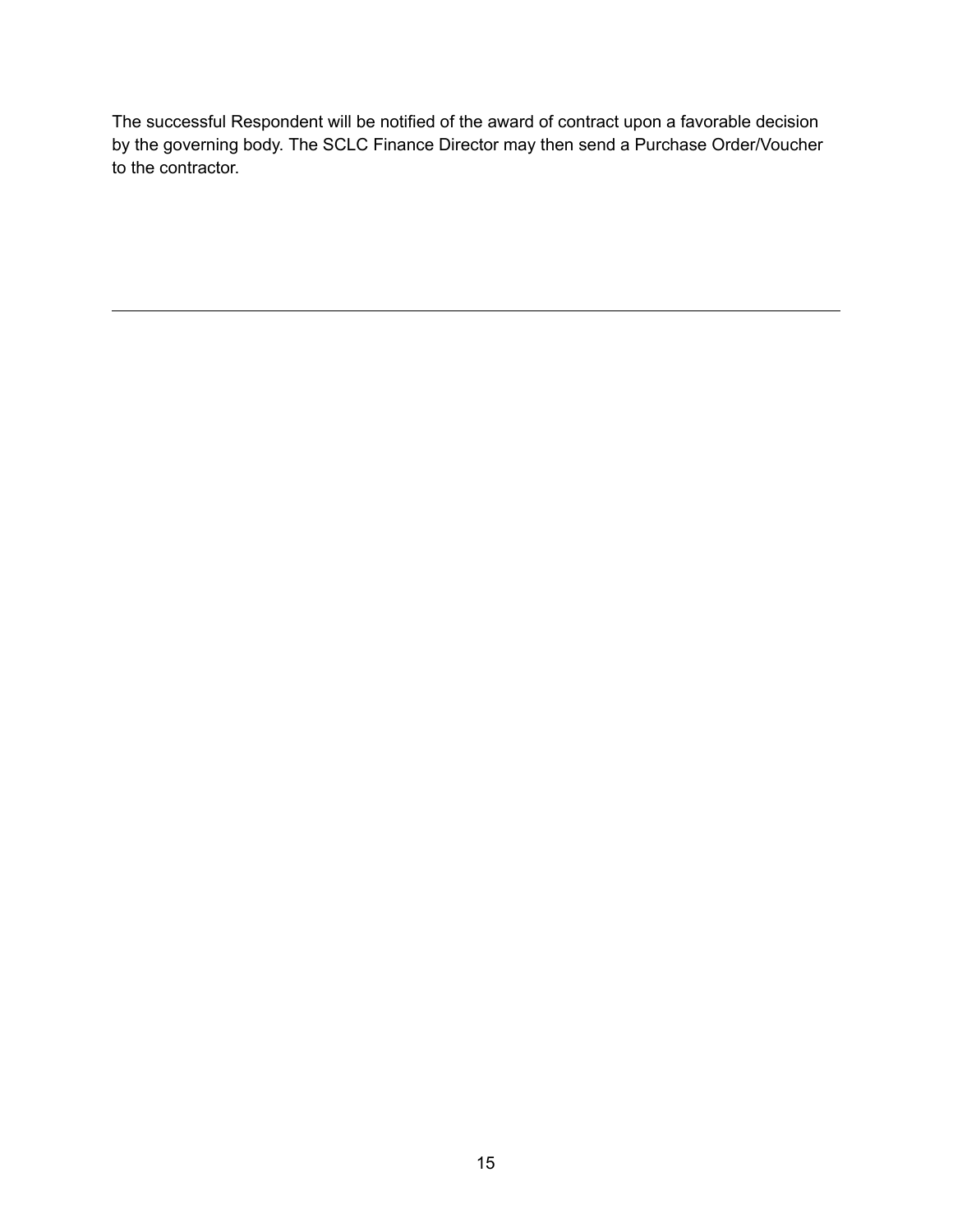## **SOMERSET COUNTY LIBRARY SYSTEM RFP DOCUMENT CHECKLIST**

| Required<br>With<br><b>Response</b> |                                                                                                                                                                       | Read, Signed<br>& Submitted<br>Respondent's<br>Initial |
|-------------------------------------|-----------------------------------------------------------------------------------------------------------------------------------------------------------------------|--------------------------------------------------------|
| A.                                  | FAILURE TO SUBMIT ANY OF THESE ITEMS IS MANDATORY CAUSE FOR<br><b>REJECTION OF RFP</b>                                                                                |                                                        |
| ⊠<br>Σ                              | <b>Stockholder Disclosure Certification</b><br>Non-Collusion Affidavit                                                                                                |                                                        |
| 図                                   | Required Evidence EEO/Affirmative Action Regulations Certificate or Questionnaire                                                                                     |                                                        |
| Σ                                   | Acknowledgement of Receipt of Addenda (To be Completed if Addenda are Issued)                                                                                         |                                                        |
| Ø                                   | <b>Qualification Statement</b>                                                                                                                                        |                                                        |
| Σ<br>$\boxtimes$<br>□               | Key Personnel Information<br>Disclosure of Investment Activities in Iran<br>Other:                                                                                    |                                                        |
| <b>B.</b>                           | MANDATORY ITEM(S), REQUIRED NO LATER THAN TIME PERIOD<br><b>INDICATED</b>                                                                                             |                                                        |
| ⊠                                   | New Jersey Business Registration Certificate – Respondent must possess a certificate at<br>time of RFP due date.                                                      |                                                        |
| □<br>$\Box$                         | New Jersey Business Registration Certificate - Named /Listed Subcontractor(s)<br>CD with PDF of RFP along with Printed Copies (Ref: Notice of RFP and/or Section 2.2) |                                                        |
| $C_{\bullet}$<br>Σ                  | <b>READ ONLY</b><br>Americans With Disability Act of 1990 Language                                                                                                    |                                                        |

This checklist is provided for respondent's use in assuring compliance with required documentation; however, it does not necessarily include all specifications requirements and does not relieve the respondent of the need to read and comply with the specifications.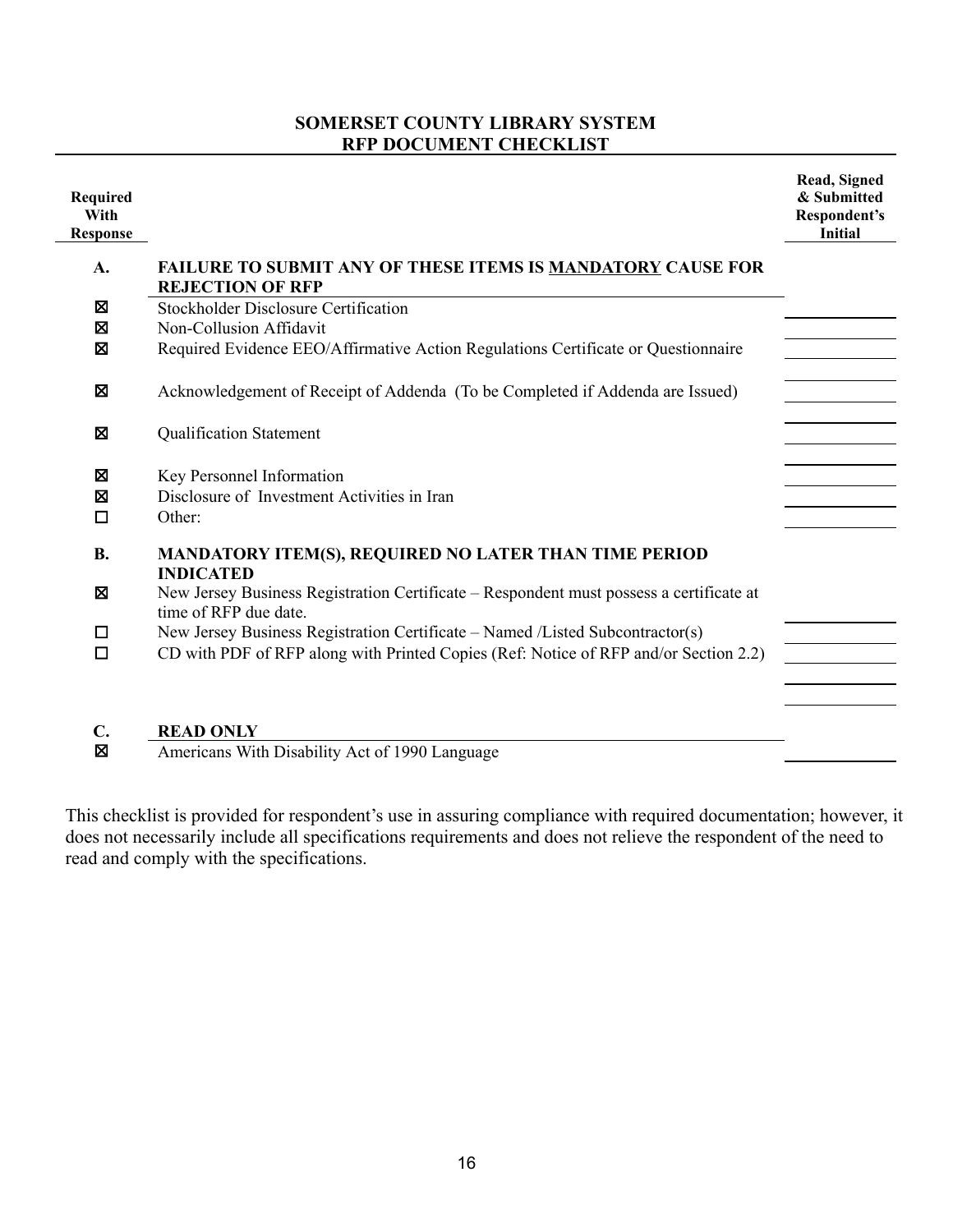#### **SOMERSET COUNTY LIBRARY SYSTEM PROPOSAL COST FORM/SIGNATURE PAGE**

## **TO THE SOMERSET COUNTY LIBRARY COMMISSION:**

The undersigned declares that he/she has read the Notice, Instructions, Affidavits and Scope of Services attached, that he/she has determined the conditions affecting the proposal and agrees, if this proposal is accepted, to furnish and deliver services per the attached schedule of fees for the following:

|                                                                                                                                                              |                                     | <b>Please</b><br><b>Check</b> |
|--------------------------------------------------------------------------------------------------------------------------------------------------------------|-------------------------------------|-------------------------------|
| Electronic Database/Library Catalog Search Tool<br>3.1                                                                                                       |                                     | $\Box$                        |
| (Corporate)                                                                                                                                                  |                                     |                               |
| (Individual<br><u> 1989 - Johann Stoff, deutscher Stoffen und der Stoffen und der Stoffen und der Stoffen und der Stoffen und der</u><br>principal office at |                                     |                               |
| Company                                                                                                                                                      | Federal I.D. # or Social Security # |                               |
| Address                                                                                                                                                      |                                     |                               |
| Signature of Authorized Agent                                                                                                                                | Type or Print Name                  |                               |
| Telephone Number                                                                                                                                             | Date                                |                               |
| Fax Number                                                                                                                                                   | <b>Email Address</b>                |                               |
|                                                                                                                                                              |                                     |                               |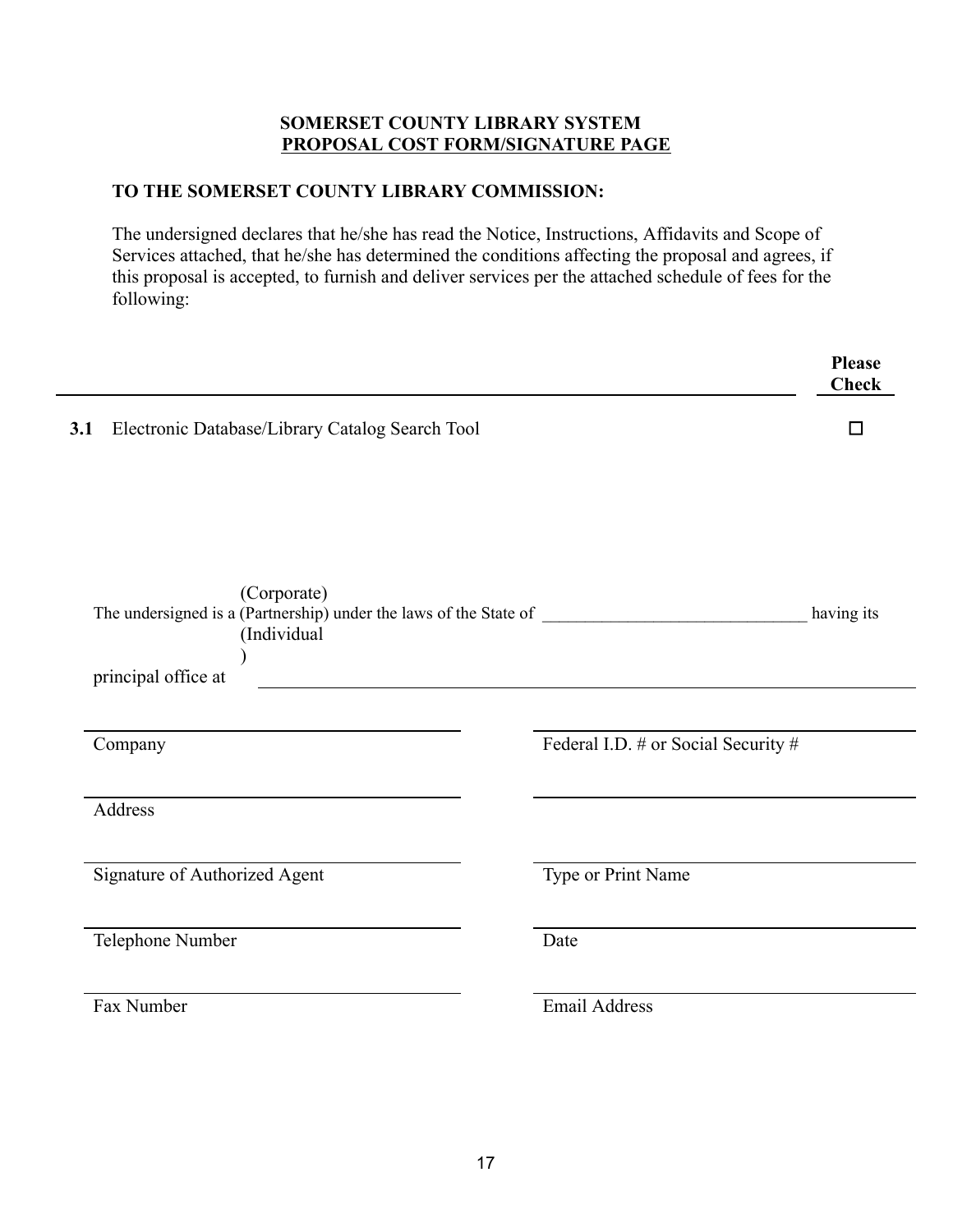## **3.1 Electronic Database/Library Catalog Search Tool**

Respondent meets the minimum requirements for providing this service:  $□$  Yes  $□$  No

2022 Annual subscription price: \$\_\_\_\_\_\_\_\_\_\_\_\_\_\_\_\_\_\_\_\_\_\_\_\_\_

2023 Annual subscription price: \$\_\_\_\_\_\_\_\_\_\_\_\_\_\_\_\_\_\_\_\_\_\_\_\_\_

**TOTAL 2 YEAR SUBSCRIPTION: \$\_\_\_\_\_\_\_\_\_\_\_\_\_\_\_\_\_\_\_\_\_\_\_**

Additional Costs (e.g. training) \$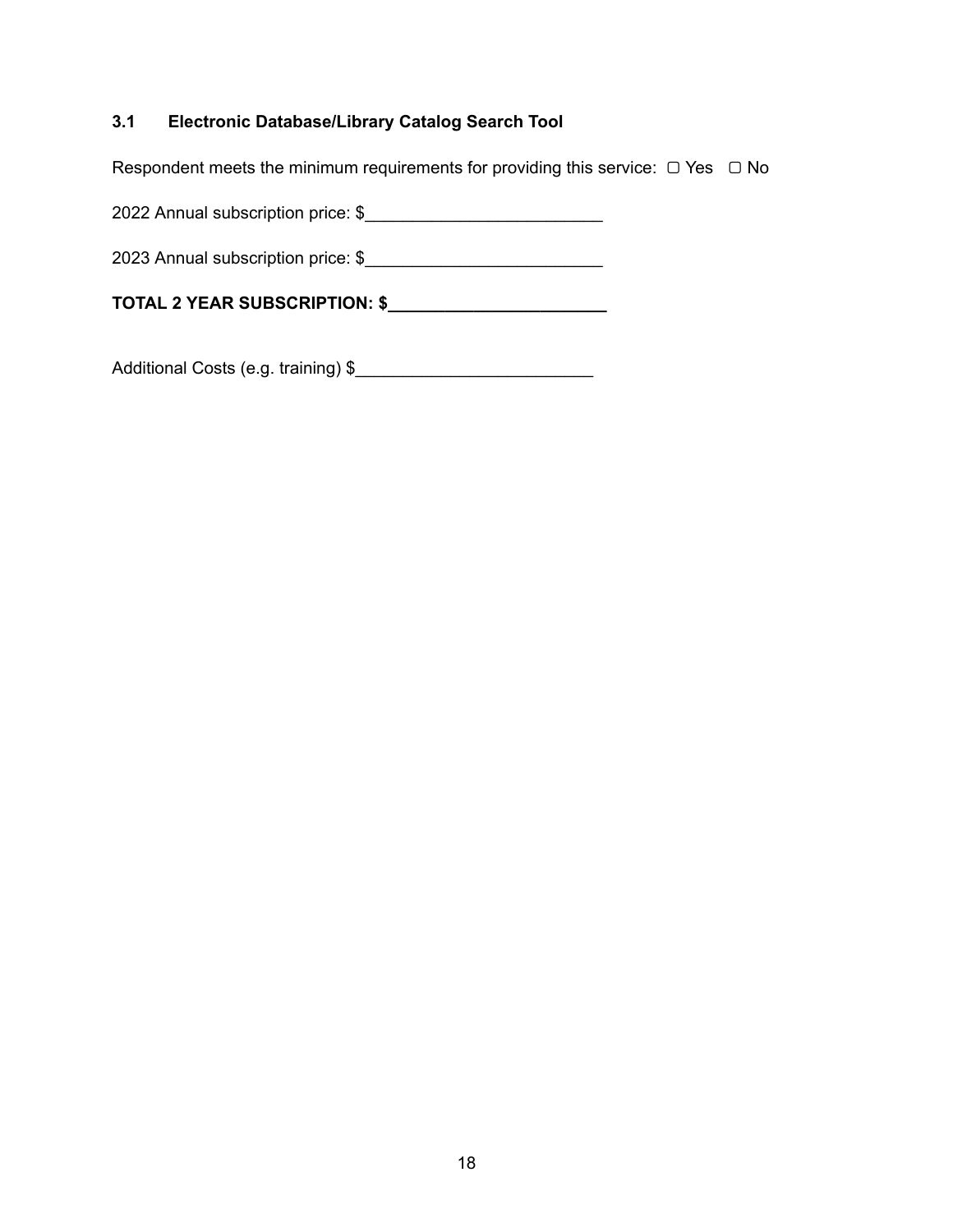#### **STATEMENT OF OWNERSHIP DISCLOSURE**

N.J.S.A. 52:25-24.2 (P.L. 1977, c.33, as amended by P.L. 2016, c.43)

**This statement shall be completed, certified to, and included with all bid and proposal submissions. Failure to submit the required information is cause for automatic rejection of the bid or proposal.**

| Name of<br>Organization:               |  |
|----------------------------------------|--|
| <b>Organization</b><br><b>Address:</b> |  |

## **Part I Check the box that represents the type of business organization:**

| $\square$ Sole Proprietorship (skip Parts II and III, execute certification in Part IV) |  |  |
|-----------------------------------------------------------------------------------------|--|--|

 $\square$ Non-Profit Corporation (skip Parts II and III, execute certification in Part IV)

□For-Profit Corporation (any type) □Limited Liability Company (LLC)

□Partnership □Limited Partnership □Limited Liability Partnership (LLP)

 $\Box$  Other (be specific):  $\Box$ 

# **Part II**

 $\square$  The list below contains the names and addresses of all stockholders in the

corporation who own 10 percent or more of its stock, of any class, or of all individual partners in the partnership who own a 10 percent or greater interest therein, or of all members in the limited liability company who own a 10 percent or greater interest therein, as the case may be. (**COMPLETE THE LIST BELOW IN THIS SECTION**)

**OR**

□ No one stockholder in the corporation owns 10 percent or more of its stock, of

any class, or no individual partner in the partnership owns a 10 percent or greater interest therein, or no member in the limited liability company owns a 10 percent or greater interest therein, as the case may be. (**SKIP TO PART IV**)

(Please attach additional sheets if more space is needed):

| <b>Name of Individual or Business Entity</b> | Home Address (for Individuals) or Business Address |
|----------------------------------------------|----------------------------------------------------|
|                                              |                                                    |
|                                              |                                                    |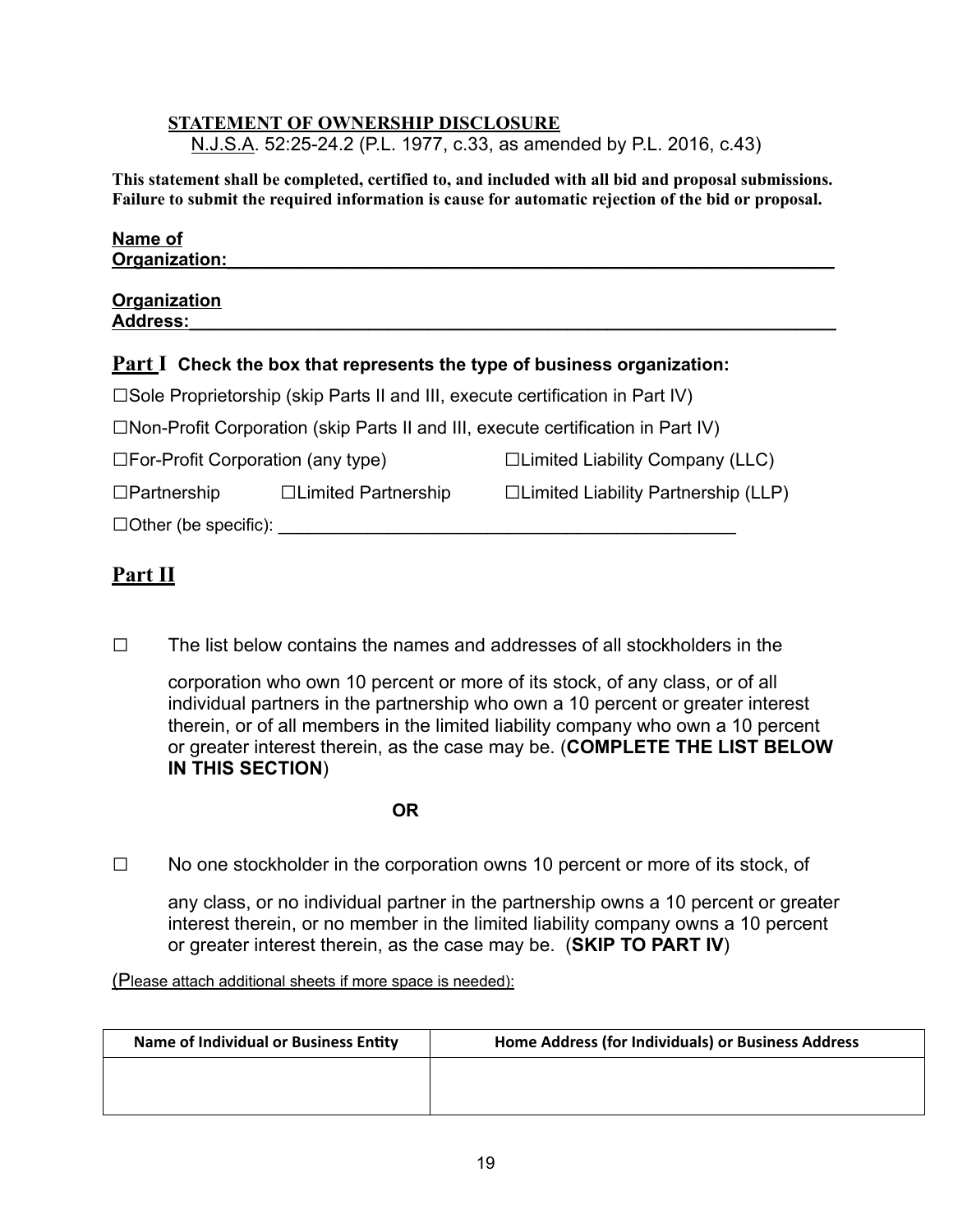## **Part III DISCLOSURE OF 10% OR GREATER OWNERSHIP IN THE STOCKHOLDERS, PARTNERS OR LLC MEMBERS LISTED IN PART II**

**If a bidder has a direct or indirect parent entity which is publicly traded, and any person holds a 10 percent or greater beneficial interest in the publicly traded parent entity as of the last annual federal Security and Exchange Commission (SEC) or foreign equivalent filing,** ownership disclosure can be met by providing links to the website(s) containing the last annual filing(s) with the federal Securities and Exchange Commission (or foreign equivalent) that contain the name and address of each person holding a 10% or greater beneficial interest in the publicly traded parent entity, along with the relevant page numbers of the filing(s) that contain the information on each such person. **Attach additional sheets if more space is needed**.

| Website (URL) containing the last annual SEC (or foreign equivalent) filing | Page #'s |
|-----------------------------------------------------------------------------|----------|
|                                                                             |          |
|                                                                             |          |
|                                                                             |          |

**Please list** the names and addresses of each stockholder, partner or member owning a 10 percent or greater interest in any corresponding corporation, partnership and/or limited liability company (LLC) listed in Part II **other than for any publicly traded parent entities referenced above**. The disclosure shall be continued until names and addresses of every noncorporate stockholder, and individual partner, and member exceeding the 10 percent ownership criteria established pursuant to N.J.S.A. 52:25-24.2 has been listed. **Attach additional sheets if more space is needed.**

| Stockholder/Partner/Member and<br><b>Corresponding Entity Listed in Part II</b> | Home Address (for Individuals) or Business Address |
|---------------------------------------------------------------------------------|----------------------------------------------------|
|                                                                                 |                                                    |
|                                                                                 |                                                    |
|                                                                                 |                                                    |
|                                                                                 |                                                    |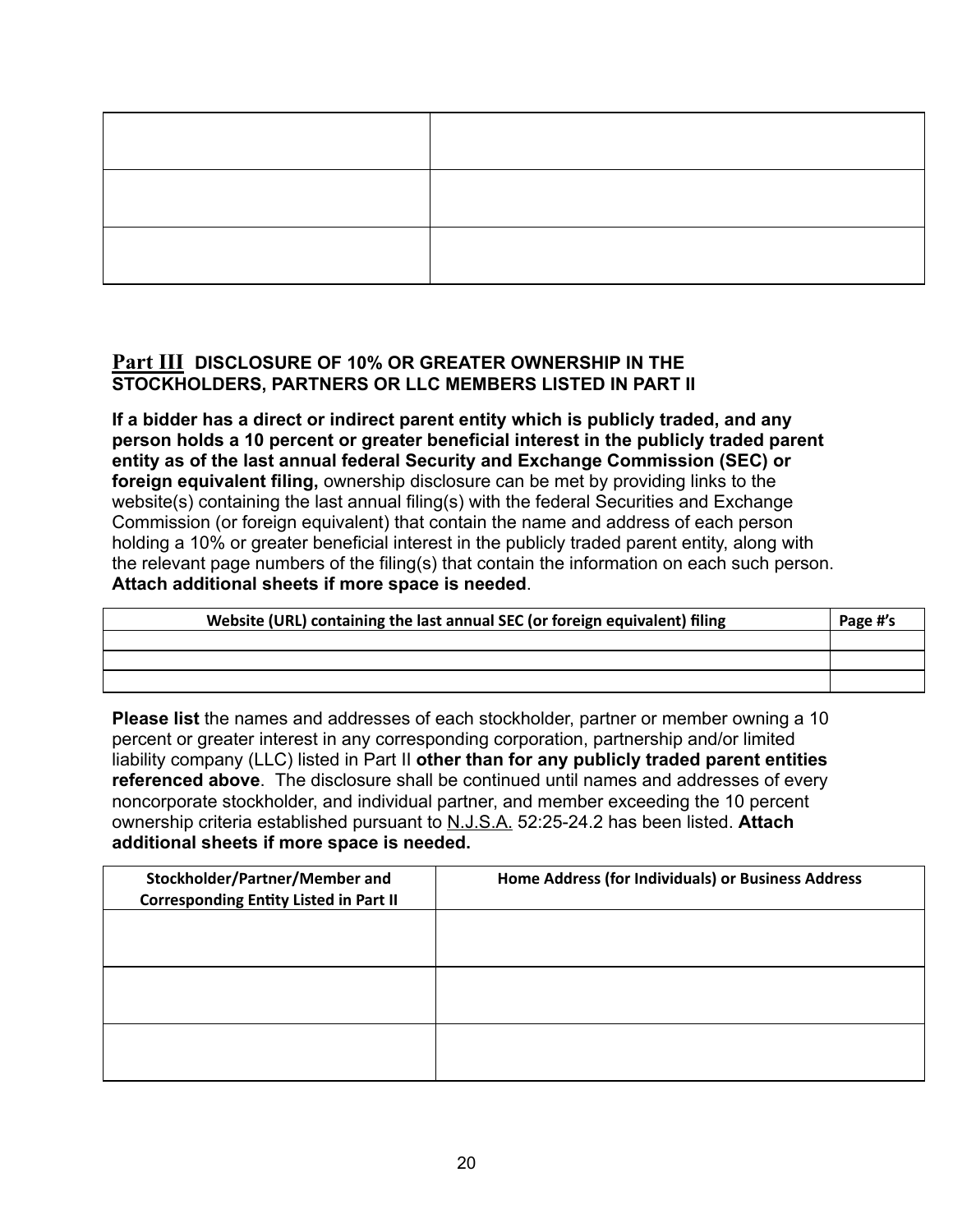# **Part IV Certification**

I, being duly sworn upon my oath, hereby represent that the foregoing information and any attachments thereto to the best of my knowledge are true and complete. I acknowledge: that I am authorized to execute this certification on behalf of the bidder/proposer; that the *Somerset County Library Commission* is relying on the information contained herein and that I am under a continuing obligation from the date of this certification through the completion of any contracts with the *Somerset County Library Commission* to notify the *Somerset County Library Commission* in writing of any changes to the information contained herein; that I am aware that it is a criminal offense to make a false statement or misrepresentation in this certification, and if I do so, I am subject to criminal prosecution under the law and that it will constitute a material breach of my agreement(s) with the, permitting the *Somerset County Library Commission* to declare any contract(s) resulting from this certification void and unenforceable.

| Full Name (Print): | Title: |  |
|--------------------|--------|--|
| Signature:         | Date:  |  |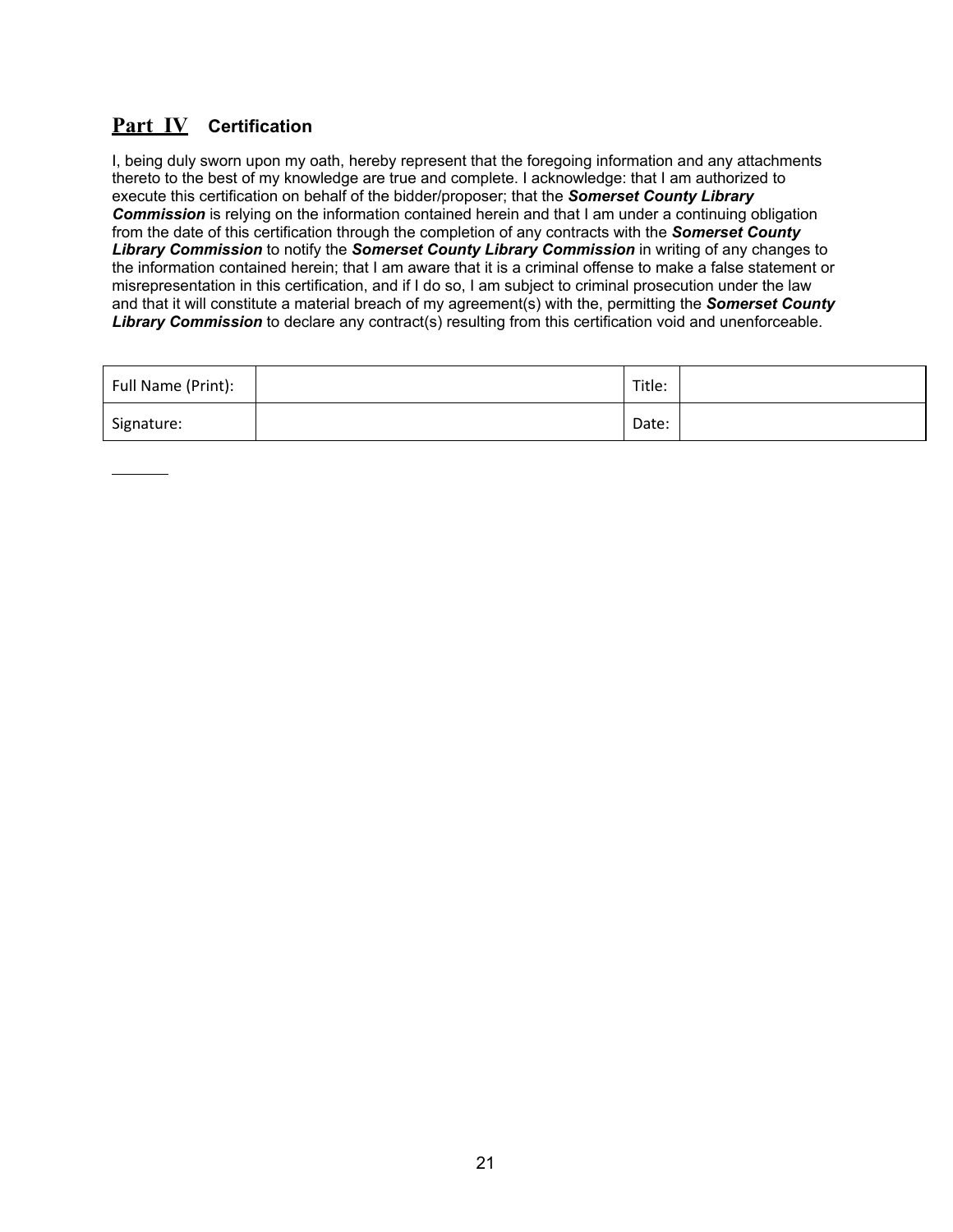#### **NON-COLLUSION AFFIDAVIT**

| <b>STATE OF NEW JERSEY</b> |                                                                                                            |                |                                  |
|----------------------------|------------------------------------------------------------------------------------------------------------|----------------|----------------------------------|
| <b>COUNTY OF</b>           | SS:                                                                                                        |                |                                  |
|                            |                                                                                                            | of the City of | in the                           |
| County of                  | and the State of                                                                                           |                | of full age, being duly sworn    |
|                            | according to law on my oath depose and say that:                                                           |                |                                  |
| 1 am                       |                                                                                                            |                | of the firm of                   |
|                            |                                                                                                            |                | , the bidder making the Proposal |
|                            | fan tha aharra namad noriaat amd that I ceramic daha aaid noonaad cuith full cuthamite as ta darahat aaid. |                |                                  |

for the above named project, and that I executed the said proposal with full authority so to do; that said bidder has not, directly or indirectly entered into any agreement, participated in any collusion, or otherwise taken any action in restraint of free, competitive bidding in connection with the above named project; and that all statements contained in said proposal and in this affidavit are true and correct, and made with full knowledge that the SOMERSET COUNTY LIBRARY COMMISSION relies upon the truth of the statements contained in said Proposal and in the statements contained in this affidavit in awarding the contract for the said project.

I further warrant that no person or selling agency has been employed or retained to solicit or secure such contract upon an agreement or understanding for a commission, percentage, brokerage or contingent fee, except bona fide employees or bona fide established commercial or selling agencies maintained by

(name of contractor) (N.J.S.A. 52:34-25)

Subscribed and sworn to

before me this day of\_\_\_\_\_\_\_\_\_ , \_\_\_\_\_\_\_\_\_.

(Also type or print name of affiant under signature)

 $\mathcal{L}_\text{max}$  and  $\mathcal{L}_\text{max}$  and  $\mathcal{L}_\text{max}$  and  $\mathcal{L}_\text{max}$ 

Notary public of

My Commission expires  $\blacksquare$ 

 $\mathcal{L}_\text{max}$ 

 $\mathcal{L}_\text{max}$  , where  $\mathcal{L}_\text{max}$  and  $\mathcal{L}_\text{max}$  and  $\mathcal{L}_\text{max}$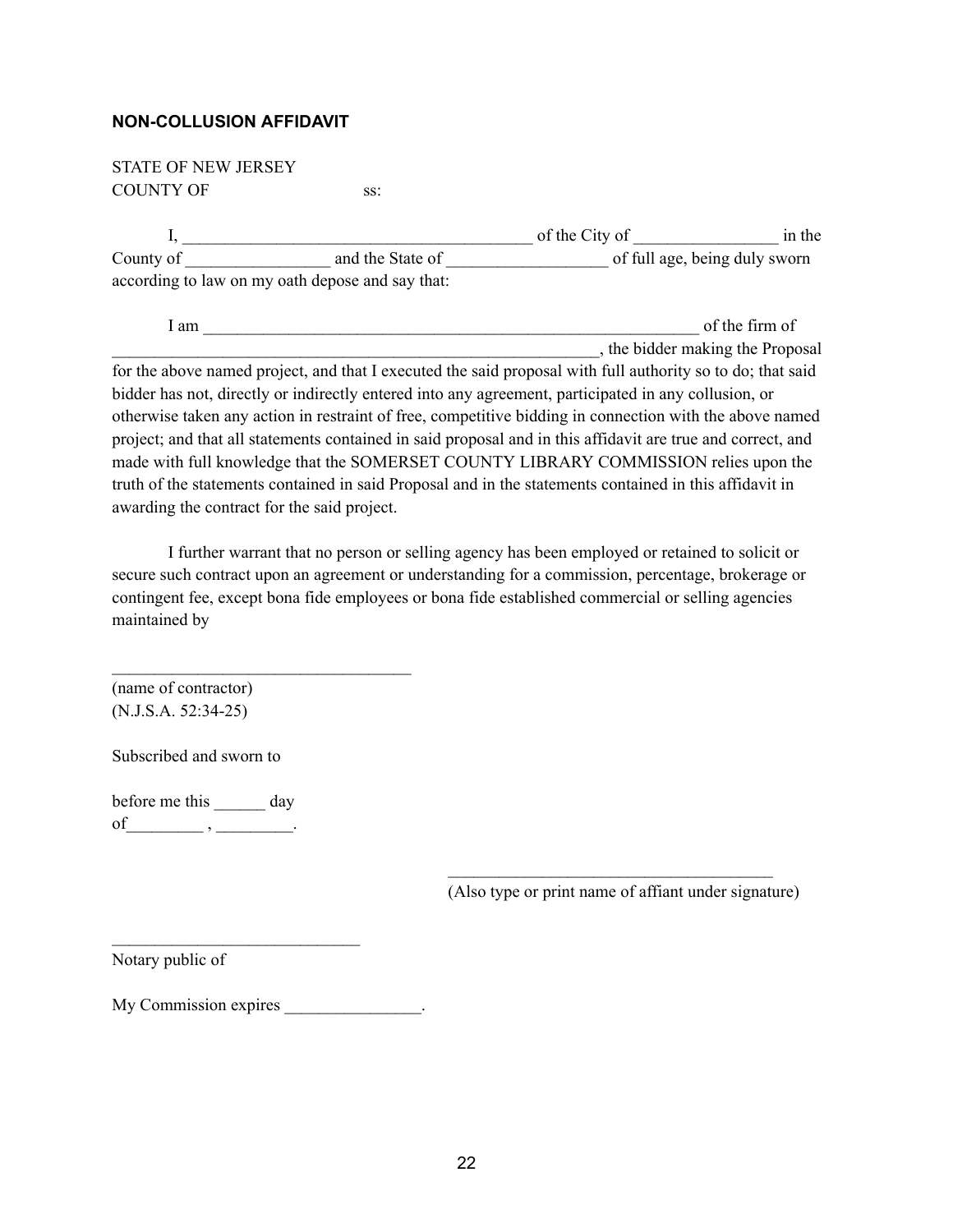#### **SOMERSET COUNTY LIBRARY SYSTEM EEO/AFFIRMATIVE ACTION COMPLIANCE NOTICE N.J.S.A. 10:5-31 and N.J.A.C. 17:27 GOODS, PROFESSIONAL SERVICE AND GENERAL SERVICE CONTRACTS**

All successful bidders/respondents are required to submit evidence of appropriate affirmative action compliance to the Library and Division of Public Contracts Equal Employment Opportunity Compliance. During a review, Division representatives will review the Library files to determine whether the affirmative action evidence has been submitted by the vendor/contractor. Specifically, each vendor/contractor shall submit to the Library, prior to execution of the contract, one of the following documents:

#### **Goods and General Service Vendors**

1. Letter of Federal Approval indicating that the vendor is under an existing Federally approved or sanctioned affirmative action program. A copy of the approval letter is to be provided by the vendor to the Library and the Division. This approval letter is valid for one year from the date of issuance.

#### **Do you have a federally-approved or sanctioned EEO/AA program? Yes** ☐ **No** ☐ **If yes, please submit a photostatic copy of such approval.**

2. A Certificate of Employee Information Report (hereafter "Certificate"), issued in accordance with N.J.A.C. 17:27-1.1 et seq. The vendor must provide a copy of the Certificate to the Library as evidence of its compliance with the regulations. The Certificate represents the review and approval of the vendor's Employee Information Report, Form AA-302 by the Division. The period of validity of the Certificate is indicated on its face. Certificates must be renewed prior to their expiration date in order to remain valid.

#### **Do you have a State Certificate of Employee Information Report Approval? Yes** ☐ **No** ☐ **If yes, please submit a photostatic copy of such approval.**

3. The successful vendor shall complete an Initial Employee Report, Form AA-302 and submit it to the Division with \$150.00 Fee and forward a copy of the Form to the Library. Upon submission and review by the Division, this report shall constitute evidence of compliance with the regulations. Prior to execution of the contract, the EEO/AA evidence must be submitted.

The successful vendor may obtain the Affirmative Action Employee Information Report (AA302) on the Division website [www.state.nj.us/treasury/contract\\_compliance.](http://www.state.nj.us/treasury/contract_compliance)

The undersigned vendor certifies that he/she is aware of the commitment to comply with the requirements of N.J.S.A. 10:5-31 and N.J.A.C. 17:27 and agrees to furnish the required forms of evidence.

The undersigned vendor further understands that his/her bid shall be rejected as non-responsive if said contractor fails to comply with the requirements of N.J.S.A. 10:5-31 and N.J.A.C. 17:27.

| COMPANY:           | SIGNATURE: |  |
|--------------------|------------|--|
| <b>PRINT NAME:</b> | TITLE:     |  |
| DATE:              |            |  |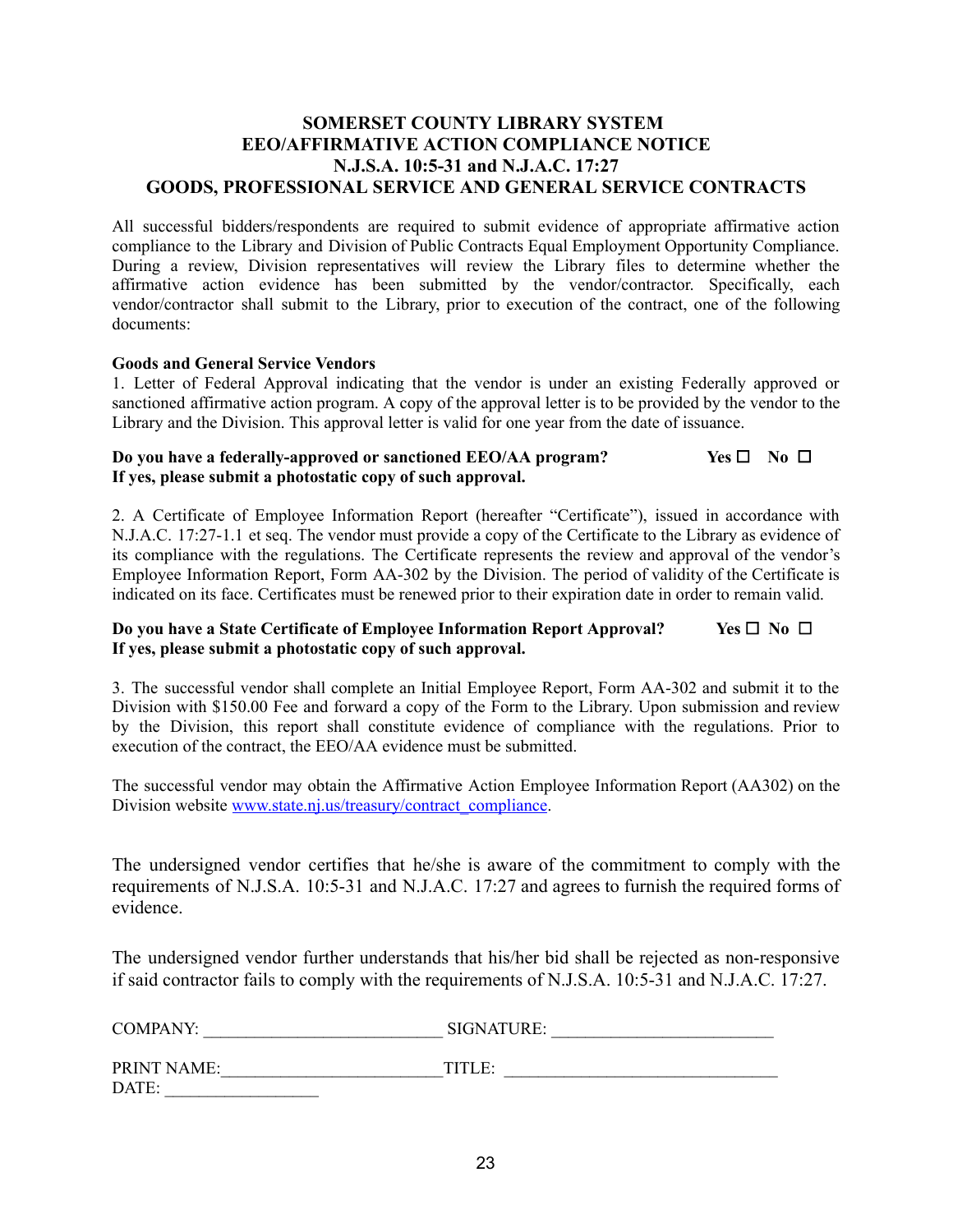#### **EXHIBIT A MANDATORY EQUAL EMPLOYMENT OPPORTUNITY LANGUAGE N.J.S.A. 10:5-31 et seq. (P.L. 1975, C. 127) N.J.A.C. 17:27 GOODS, PROFESSIONAL SERVICE AND GENERAL SERVICE CONTRACTS**

During the performance of this contract, the contractor agrees as follows:

The contractor or subcontractor, where applicable, will not discriminate against any employee or applicant for employment because of age, race, creed, color, national origin, ancestry, marital status, affectional or sexual orientation, gender identity or expression, disability, nationality or sex. Except with respect to affectional or sexual orientation and gender identity or expression, the contractor will ensure that equal employment opportunity is afforded to such applicants in recruitment and employment, and that employees are treated during employment, without regard to their age, race, creed, color, national origin, ancestry, marital status, affectional or sexual orientation, gender identity or expression, disability, nationality or sex. Such equal employment opportunity shall include, but not be limited to the following: employment, upgrading, demotion, or transfer; recruitment or recruitment advertising; layoff or termination; rates of pay or other forms of compensation; and selection for training, including apprenticeship. The contractor agrees to post in conspicuous places, available to employees and applicants for employment, notices to be provided by the Public Agency Compliance Officer setting forth provisions of this nondiscrimination clause.

The contractor or subcontractor, where applicable will, in all solicitations or advertisements for employees placed by or on behalf of the contractor, state that all qualified applicants will receive consideration for employment without regard to age, race, creed, color, national origin, ancestry, marital status, affectional or sexual orientation, gender identity or expression, disability, nationality or sex.

The contractor or subcontractor will send to each labor union, with which it has a collective bargaining agreement, a notice, to be provided by the agency contracting officer, advising the labor union of the contractor's commitments under this chapter and shall post copies of the notice in conspicuous places available to employees and applicants for employment.

The contractor or subcontractor, where applicable, agrees to comply with any regulations promulgated by the Treasurer pursuant to N.J.S.A. 10:5-31 et seq., as amended and supplemented from time to time and the Americans with Disabilities Act.

The contractor or subcontractor agrees to make good faith efforts to meet targeted county employment goals established in accordance with N.J.A.C. l7:27-5.2.

The contractor or subcontractor agrees to inform in writing its appropriate recruitment agencies including, but not limited to, employment agencies, placement bureaus, colleges, universities, and labor unions, that it does not discriminate on the basis of age, race, creed, color, national origin, ancestry, marital status, affectional or sexual orientation, gender identity or expression, disability, nationality or sex, and that it will discontinue the use of any recruitment agency which engages in direct or indirect discriminatory practices.

The contractor or subcontractor agrees to revise any of its testing procedures, if necessary, to assure that all personnel testing conforms with the principles of job-related testing, as established by the statutes and court decisions of the State of New Jersey and as established by applicable Federal law and applicable Federal court decisions.

In conforming with the targeted employment goals, the contractor or subcontractor agrees to review all procedures relating to transfer, upgrading, downgrading and layoff to ensure that all such actions are taken without regard to age, race, creed, color, national origin, ancestry, marital status, affectional or sexual orientation, gender identity or expression, disability, nationality or sex, consistent with the statutes and court decisions of the State of New Jersey, and applicable Federal law and applicable Federal court decisions.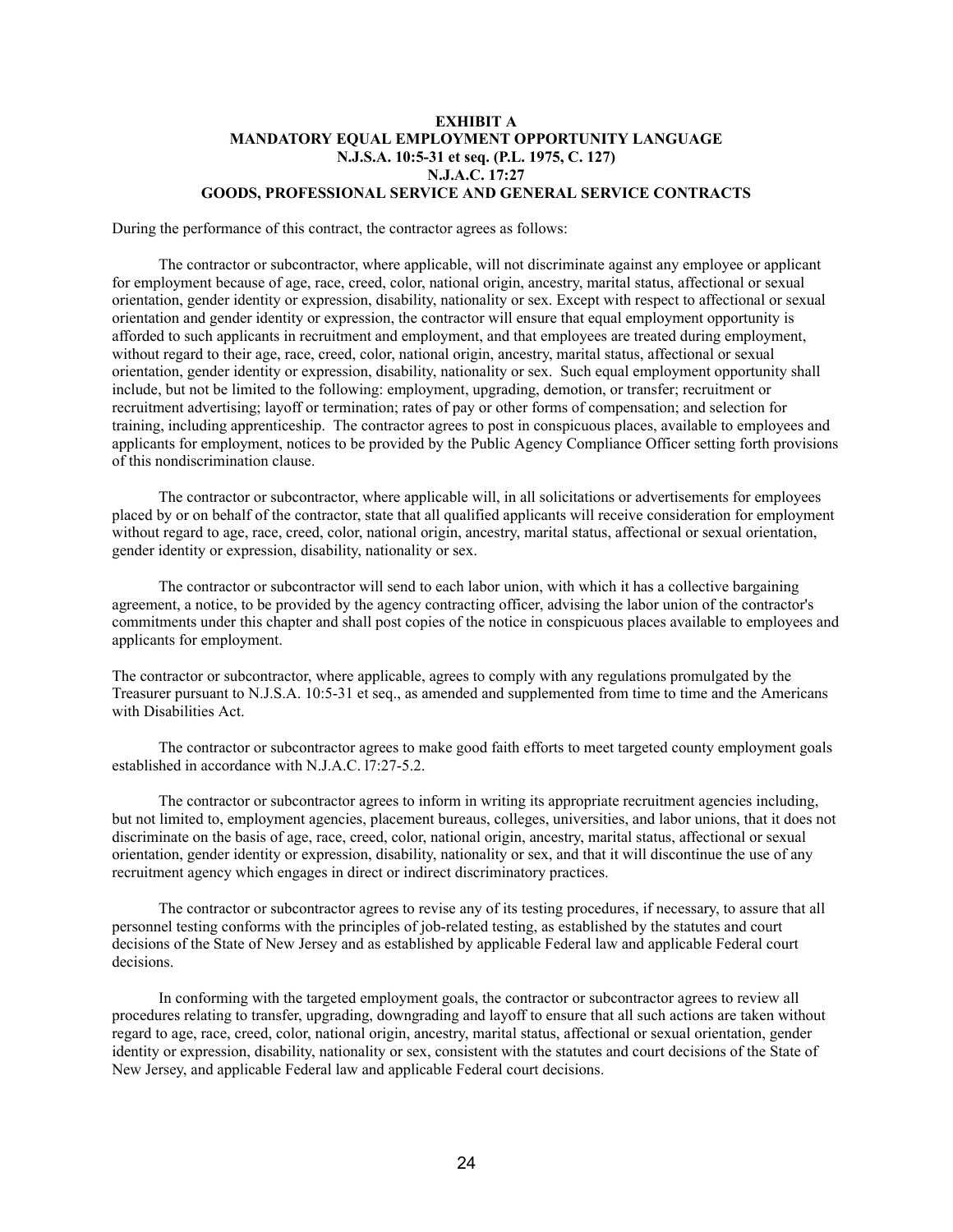The contractor shall submit to the public agency, after notification of award but prior to execution of a goods and services contract, one of the following three documents:

Letter of Federal Affirmative Action Plan Approval

Certificate of Employee Information Report

Employee Information Report Form AA302 (electronically provided by the Division and distributed to the public agency

through the Division's website at www.state.nj.us/treasury/contract\_compliance)

The contractor and its subcontractors shall furnish such reports or other documents to the Division of Public Contracts Equal Employment Opportunity Compliance as may be requested by the office from time to time in order to carry out the purposes of these regulations, and public agencies shall furnish such information as may be requested by the Division of Public Contracts Equal Employment Opportunity Compliance for conducting a compliance investigation pursuant to **Subchapter 10 of the Administrative Code at N.J.A.C. 17:27**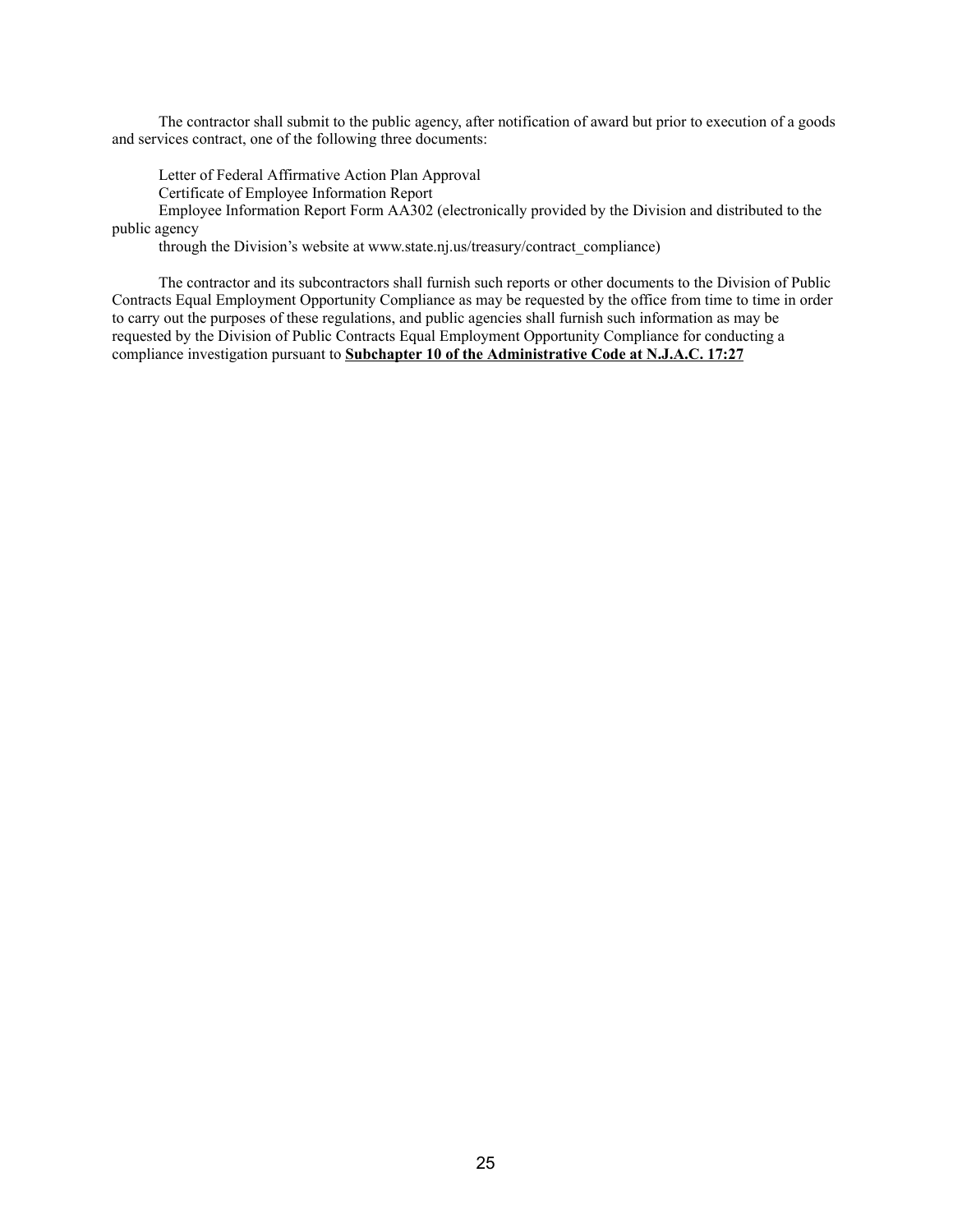#### **AMERICANS WITH DISABILITIES ACT OF 1990 Equal Opportunity for Individuals with Disability**

The Contractor and the Owner, do hereby agree that the provisions of Title 11 of the Americans With Disabilities Act of 1990 (the "Act") *(42 U.S.C. S121 01* et seq.), which prohibits discrimination on the basis of disability by public entities in all services, programs, and activities provided or made available by public entities, and the rules and regulations promulgated pursuant there unto, are made a part of this contract. In providing any aid, benefit, or service on behalf of the owner pursuant to this contract, the contractor agrees that the performance shall be in strict compliance with the Act. In the event that the contractor, its agents, servants, employees, or subcontractors violate or are alleged to have violated the Act during the performance of this contract, the contractor shall defend the owner in any action or administrative proceeding commenced pursuant to this Act. The contractor shall indemnify, protect, and save harmless the owner, its agents, servants, and employees from and against any and all suits, claims, losses, demands, or damages, of whatever kind or nature arising out of or claimed to arise out of the alleged violation. The contractor shall, at its own expense, appear, defend, and pay any and all charges for legal services and any and all costs and other expenses arising from such action or administrative proceeding or incurred in connection therewith. In any and all complaints brought pursuant to the owner's grievance procedure, the contractor agrees to abide by any decision of the owner which is rendered pursuant to said grievance procedure. If any action or administrative proceeding results in an award of damages against the owner, or if the owner incurs any expense to cure a violation of the ADA which has been brought pursuant to its grievance procedure, the contractor shall satisfy and discharge the same at its own expense.

The owner shall, as soon as practicable after a claim has been made against it, give written notice thereof to the contractor along with full and complete particulars of the claim, If any action or administrative proceeding is brought against the owner or any of its agents, servants, and employees, the owner shall expeditiously forward or have forwarded to the contractor every demand, complaint, notice, summons, pleading, or other process received by the owner or its representatives.

It is expressly agreed and understood that any approval by the owner of the services provided by the contractor pursuant to this contract will not relieve the contractor of the obligation to comply with the Act and to defend, indemnify, protect, and save harmless the owner pursuant to this paragraph.

It is further agreed and understood that the owner assumes no obligation to indemnify or save harmless the contractor, its agents, servants, employees and subcontractors for any claim which may arise out of their performance of this Agreement. Furthermore, the contractor expressly understands and agrees that the provisions of this indemnification clause shall in no way limit the contractor's obligations assumed in this Agreement, nor shall they be construed to relieve the contractor from any liability, nor preclude the owner from taking any other actions available to it under any other provisions of the Agreement or otherwise at law.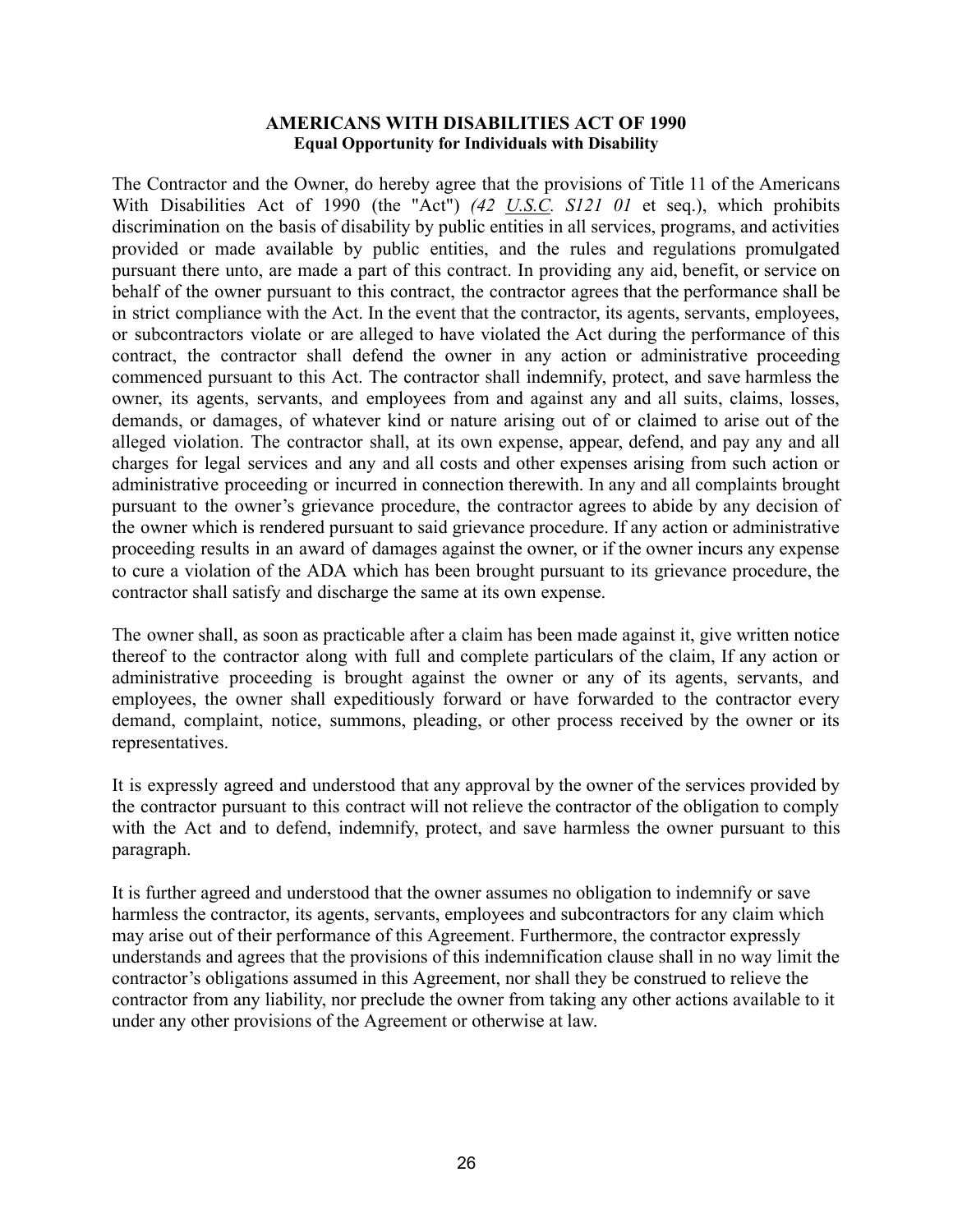#### October 20, 2004

#### Revised Contract Language for BRC Compliance

#### *Goods and Services Contracts (including purchase orders)*

#### *\* Construction Contracts (including public works related purchase orders)*

N.J.S.A. 52:32-44 imposes the following requirements on contractors and all subcontractors that **knowingly** provide goods or perform services for a contractor fulfilling this contract:

- 1) the contractor shall provide written notice to its subcontractors and suppliers to submit proof of business registration to the contractor;
- \*2) subcontractors through all tiers of a project must provide written notice to their subcontractors and suppliers to submit proof of business registration and subcontractors shall collect such proofs of business registration and maintain them on file;
- 3) prior to receipt of final payment from a contracting agency, a contractor must submit to the contacting agency an accurate list of all subcontractors and suppliers\* or attest that none was used; and,
- 4) during the term of this contract, the contractor and its affiliates shall collect and remit, and shall notify all subcontractors and their affiliates that they must collect and remit to the Director, New Jersey Division of Taxation, the use tax due pursuant to the Sales and Use Tax Act, (N.J.S.A. 54:32B-1 et seq.) on all sales of tangible personal property delivered into this State.

A contractor, subcontractor or supplier who fails to provide proof of business registration or provides false business registration information shall be liable to a penalty of \$25 for each day of violation, not to exceed \$50,000 for each business registration not properly provided or maintained under a contract with a contracting agency. Information on the law and its requirements is available by calling (609) 292-9292.

#### **ALERT FAILURE TO POSSESS A NEW JERSEY BUSINESS REGISTRATION CERTIFICATE MAY BE CAUSE FOR REJECTION OF YOUR PROPOSAL**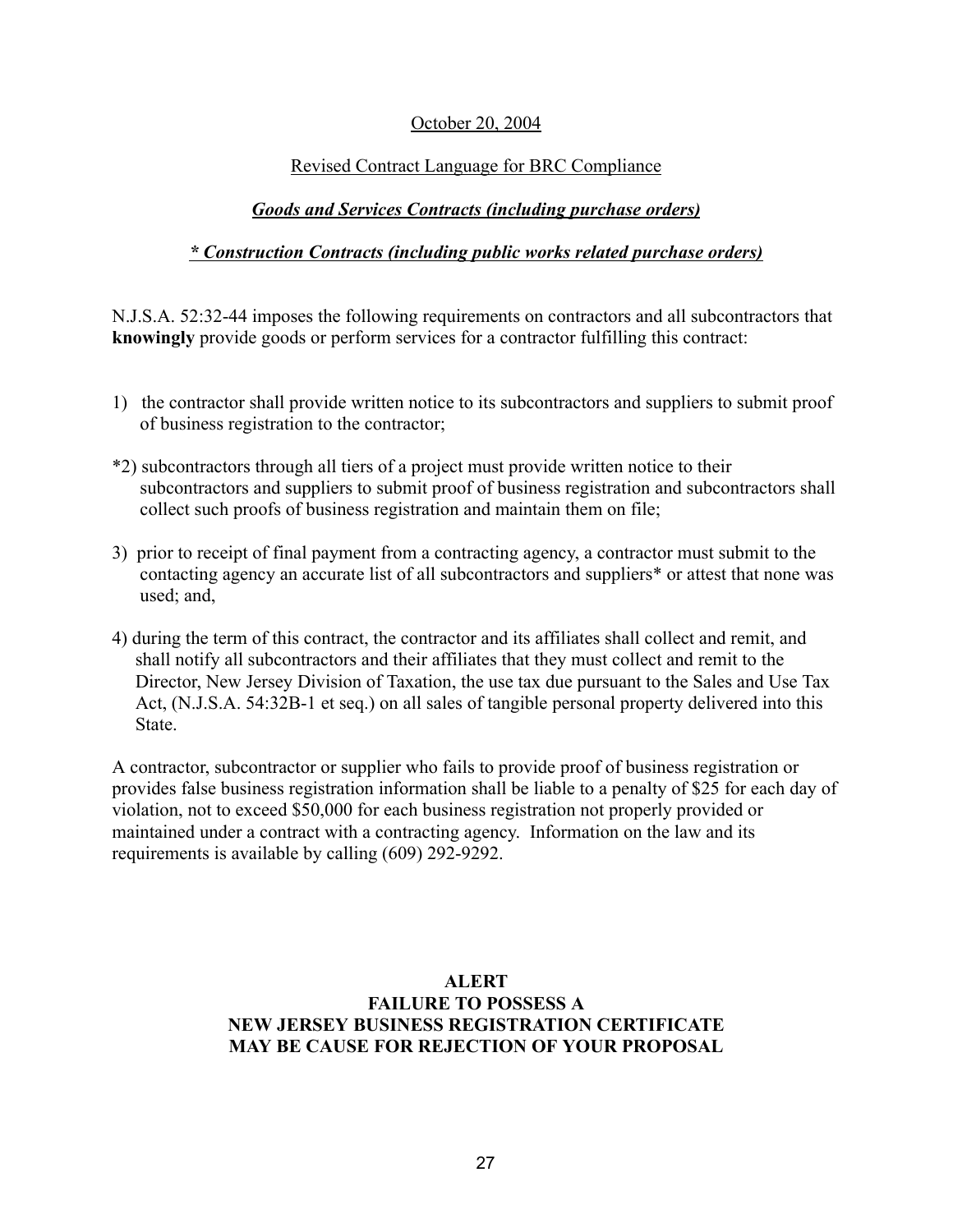# **SOMERSET COUNTY LIBRARY SYSTEM** THESE ARE **SAMPLES** OF THE **ONLY** ACCEPTABLE BUSINESS REGISTRATION CERTIFICATES.

| <b>BAARAANARKARKARKARKO KA LEBALA MORFERINTARKARKARKARKARK</b> |                                          |                                                                   |                                                                                                                       |
|----------------------------------------------------------------|------------------------------------------|-------------------------------------------------------------------|-----------------------------------------------------------------------------------------------------------------------|
|                                                                | STATE OF NEW JERSEY                      |                                                                   |                                                                                                                       |
|                                                                | <b>BUSINESS REGISTRATION CERTIFICATE</b> |                                                                   | DEPARTMENT OF TREASURY/<br>DIVISION OF REVENUE                                                                        |
|                                                                |                                          | PO BOX 252<br>TRENTON N J COGLE 0252                              |                                                                                                                       |
|                                                                |                                          |                                                                   |                                                                                                                       |
| TAXPAYER NAME:                                                 |                                          | <b>TRADE NAMÉ:</b>                                                |                                                                                                                       |
|                                                                |                                          | <b>CLIENT REGISTRATION</b>                                        |                                                                                                                       |
|                                                                |                                          | <b>SEQUENCE NUMBER:</b>                                           |                                                                                                                       |
| 970-097-382/500                                                |                                          | 0107330                                                           |                                                                                                                       |
| ADDRESS:                                                       |                                          | <b>ISSUANCE DATE:</b>                                             |                                                                                                                       |
| 847 ROEBLING AVE                                               |                                          | 07/14/04                                                          |                                                                                                                       |
| <b>EFFECTIVE DATE:</b>                                         |                                          |                                                                   |                                                                                                                       |
| 01/01/01                                                       |                                          |                                                                   |                                                                                                                       |
| FORM-BRC(08-01)                                                |                                          |                                                                   | cuously disalayed at above address.                                                                                   |
|                                                                | <b>TRENTON NJ 066</b>                    | <b>TAX REGISTRATION TEST ACCOUNT</b><br>TAXPAYER IDENTIFICATION#: | FOR STATE AGENCY AND CASINO SERVICE CONTRACTORS<br>Ps Tully<br>Actu<br>This Certificate is NOT assignable or transfer |

| <b>STATE OF NEW JERSEY</b><br><b>BUSINESS REGISTRATION CERTIFICATE</b><br>AT INVESTIGATE<br>1 10 100 000 0 000 0 1 0 1 1 1 1<br>A 1990 F. L. G. D. B. Monter, L. G. Bander, M. G. Bander, M. G. Bander, M. G. Bander, M. G. Bander, M. G. Bander, M. |                                                                                                                                                                |  |
|------------------------------------------------------------------------------------------------------------------------------------------------------------------------------------------------------------------------------------------------------|----------------------------------------------------------------------------------------------------------------------------------------------------------------|--|
| <b>Taxpayer Name:</b>                                                                                                                                                                                                                                | TAX REG TEST ACCOUNT                                                                                                                                           |  |
| <b>Trade Name:</b>                                                                                                                                                                                                                                   |                                                                                                                                                                |  |
| Address:                                                                                                                                                                                                                                             | 847 ROEBLING AVE<br>TRENTON, NJ 08611                                                                                                                          |  |
| <b>Certificate Number:</b>                                                                                                                                                                                                                           | 1093907                                                                                                                                                        |  |
| Date of Issuance:                                                                                                                                                                                                                                    | October 14, 2004                                                                                                                                               |  |
| For Office Use Only:<br>20041014112823533                                                                                                                                                                                                            | --------<br>The first term of the construction of the construction of the construction of the construction of the construction of the construction of the con- |  |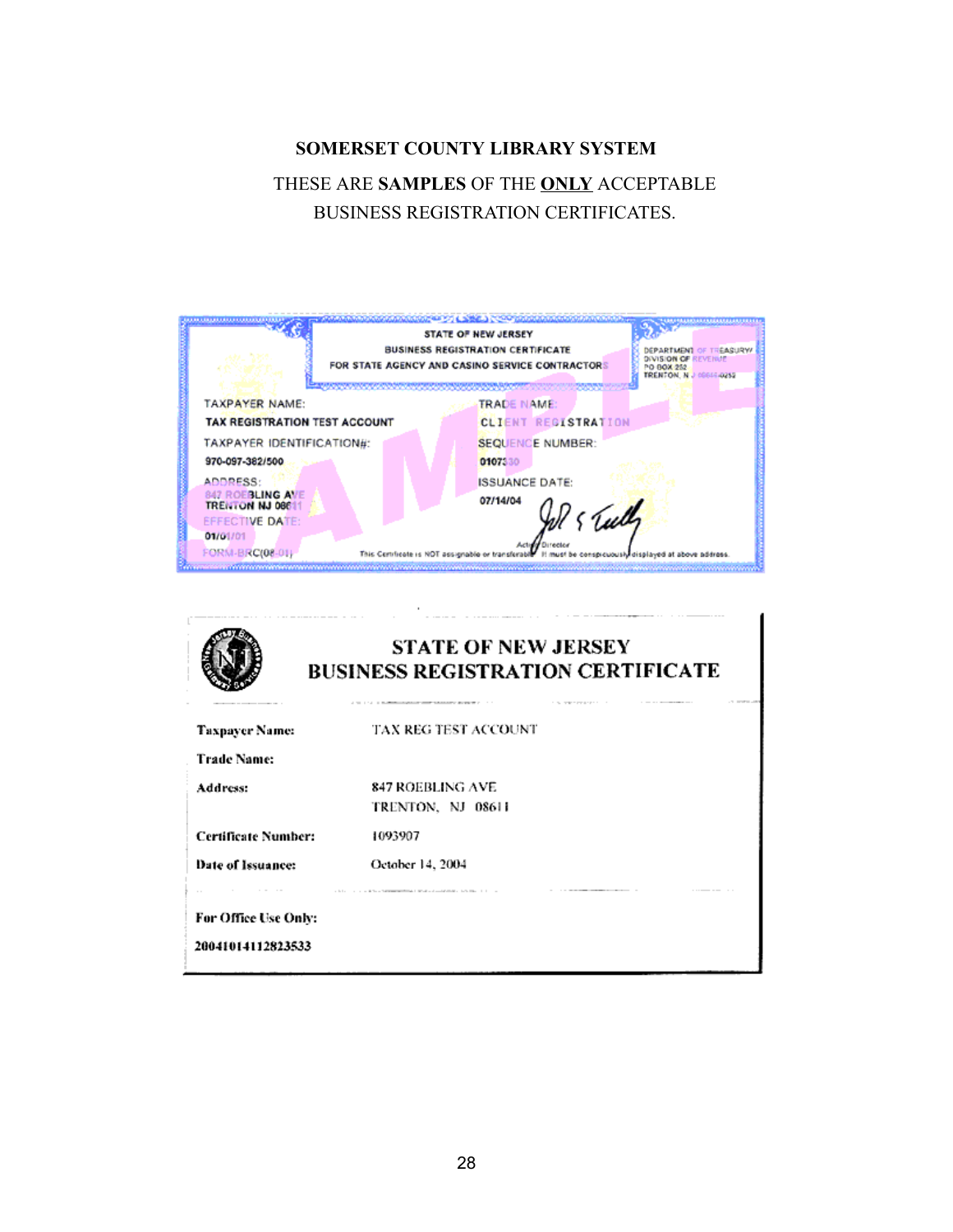#### Somerset County Library System New Jersey

#### DISCLOSURE OF INVESTMENT ACTIVITIES IN IRAN

BID/RFP/Solicitation Number:\_\_\_\_\_\_\_\_\_\_\_\_\_\_\_\_\_\_\_\_ Respondent/Offeror:\_\_\_\_\_\_\_\_\_\_\_\_

#### Part 1: Certification RESPONDENTS ARE TO COMPLETE PART 1 BY CHECKING EITHER BOX

Pursuant to Public Law 2012, c. 25, any person or entity that submits a bid or proposal or otherwise proposes to enter into or renew a contract must complete the certification below to attest, under penalty of perjury, that neither the person or entity, nor any of its parents, subsidiaries, or affiliates, is identified on the Department of the Treasury's Chapter 25 list as a person or entity engaging in investment activities in Iran. The Chapter 25 list is found on the Division's website at

[http://www.state.nj.us/treasury/purchase/pdf/Chapter25List.pdf.](http://www.state.nj.us/treasury/purchase/pdf/Chapter25List.pdf) Bidders must review this list prior to completing the below certification. Failure to complete the certification may render a bidder's proposal non-responsive. If the Director finds a person or entity to be in violation of the law, s/he shall take action as may be appropriate and provided by law, rule or contract, including but not limited to, imposing sanctions, seeking compliance, recovering damages, declaring the party in default and seeking debarment or suspension of the party.

#### **PLEASE CHECK THE APPROPRIATE BOX:**

⬜ I certify, pursuant to Public Law 2012, c. 25, that neither the bidder listed above nor any of the bidder's parents, subsidiaries, or affiliates is listed on the N.J. Department of the Treasury's list of entities determined to be engaged in prohibited activities in Iran pursuant to P.L. 2012, c. 25 ("Chapter 25 List"). I further certify that I am the person listed above, or I am an officer or representative of the entity listed above and am authorized to make this certification on its behalf. I will skip Part 2 and sign and complete the Certification below.

#### OR

 $\vert \vert$  I am unable to certify as above because the bidder and/or one or more of its parents, subsidiaries, or affiliates is listed on the Department's Chapter 25 List. I will provide a detailed, accurate and precise description of the activities in Part 2 below, sign and complete the Certification below.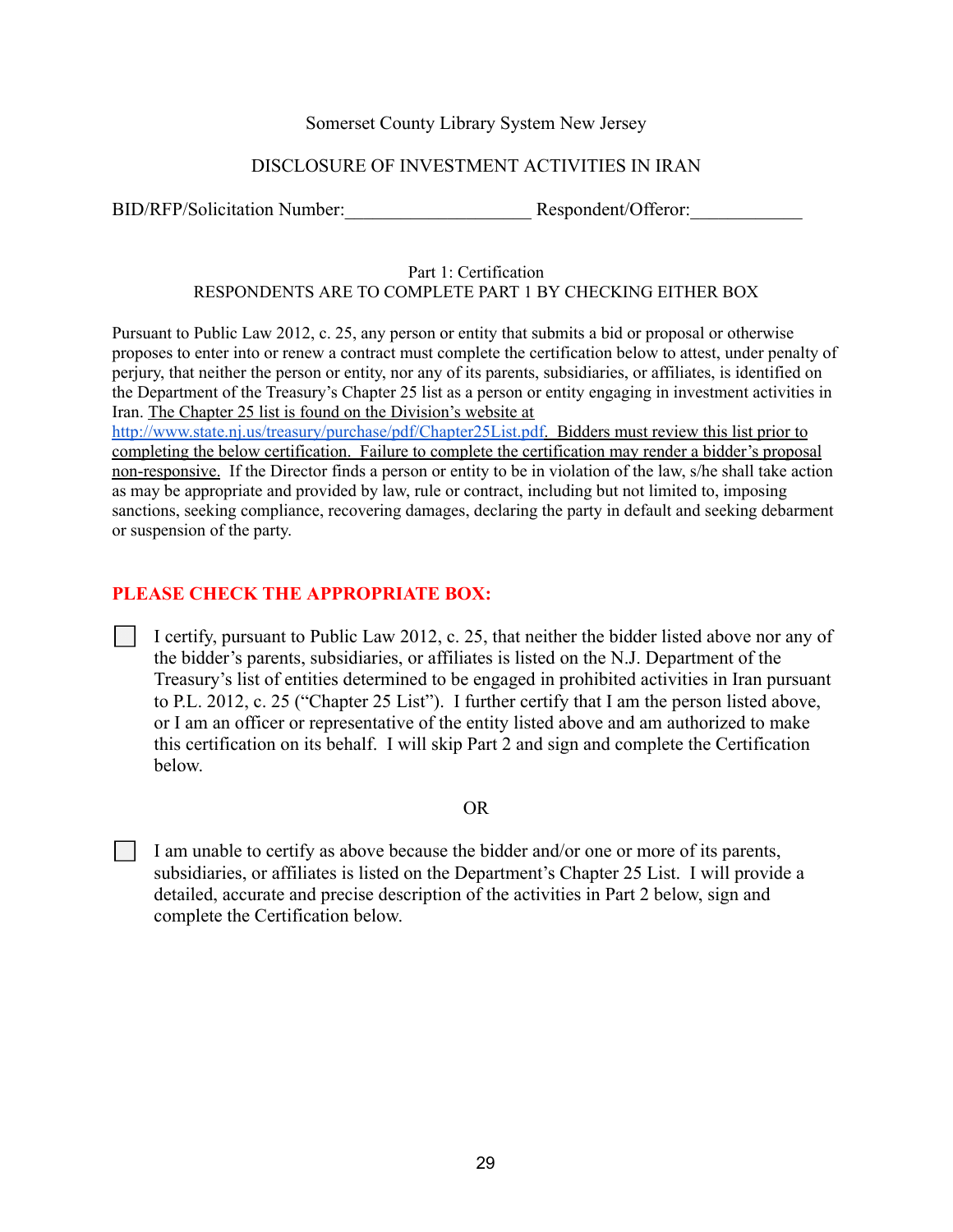#### **PART 2: PLEASE PROVIDE FURTHER INFORMATION RELATED TO INVESTMENT**

**ACTIVITIES IN IRAN** You must provide a detailed, accurate and precise description of the activities of the bidding person/entity, or one of its parents, subsidiaries or affiliates, engaging in the investment activities in Iran on additional sheets provided by you.

Certification: I, being duly sworn upon my oath, hereby represent and state that the foregoing information and any attachments thereto to the best of my knowledge are true and complete. I attest that I am authorized to execute this certification on behalf of the above-referenced person or entity. I acknowledge that the Somerset County Library Commission is relying on the information contained herein and thereby acknowledge that I am under a continuing obligation from the date of this certification through the completion of any contracts with the Commission to notify the Commission in writing of any changes to the answers of information contained herein. I acknowledge that I am aware that it is a criminal offense to make a false statement or misrepresentation in this certification, and if I do so, I recognize that I am subject to criminal prosecution under the law and that it will also constitute a material breach of my agreement(s) with the Somerset County Library Commission and that the Commission at its option may declare any contract(s) resulting from this certification void and unenforceable.

Full Name (Print)\_\_\_\_\_\_\_\_\_\_\_\_\_\_\_\_\_\_\_\_\_\_\_\_\_\_\_\_\_\_\_\_\_

Signature:

Title Date: